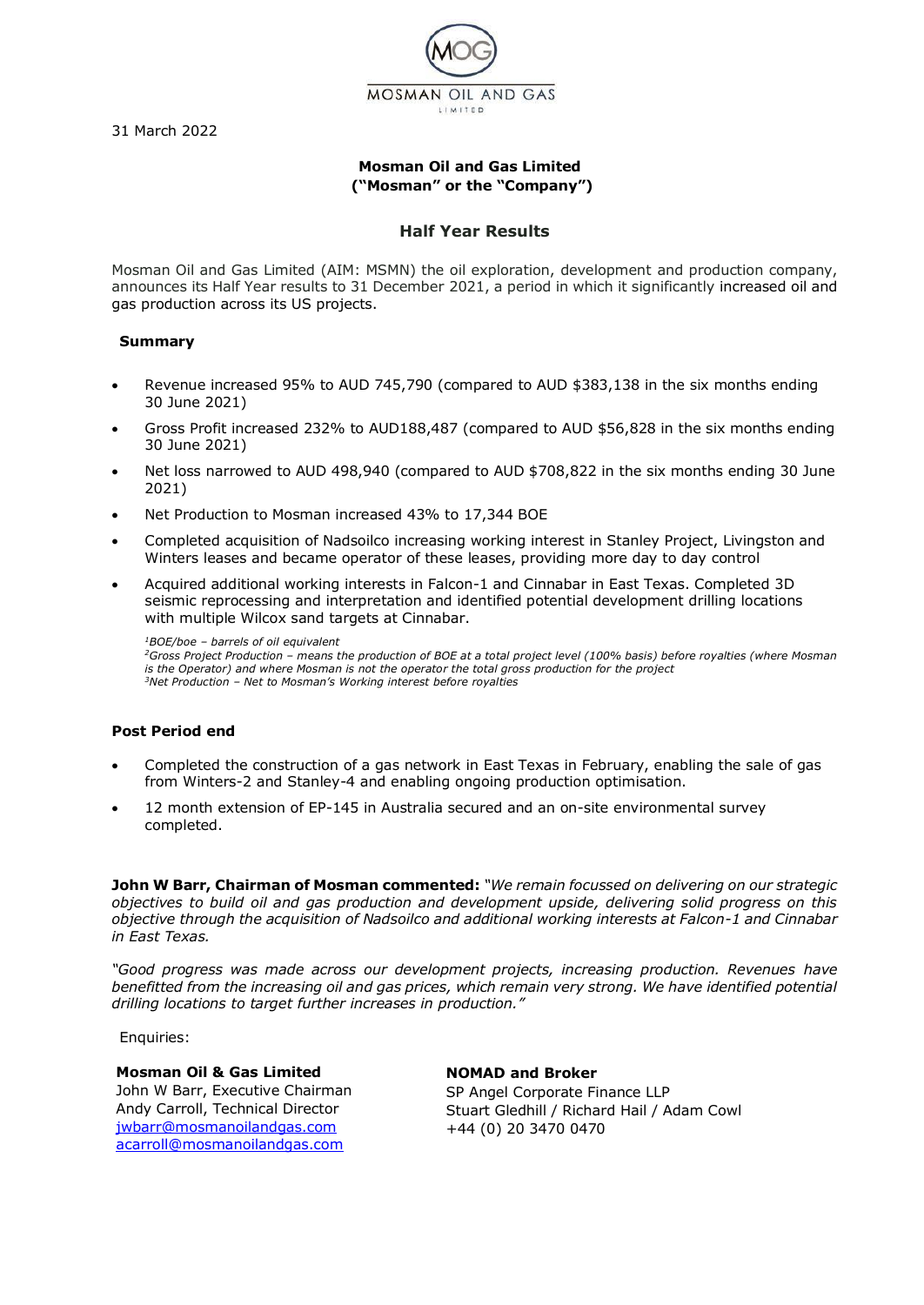**Alma PR** Justine James / Joe Pederzolli +44 (0) 20 3405 0205 +44 (0) 7525 324431 [mosman@almapr.co.uk](mailto:mosman@almapr.co.uk)

**Joint Broker** Monecor (London) Ltd trading as ETX Capital Thomas Smith 020 7392 1432

Updates on the Company's activities are regularly posted on its website: [www.mosmanoilandgas.com](http://www.mosmanoilandgas.com/)

### **Notes to editors**

Mosman (AIM:MSMN) is an oil exploration, development, and production company with projects in the US and Australia.

Mosman's strategic objectives remain consistent: to identify opportunities which will provide operating cash flow and have development upside, in conjunction with progressing exploration of existing exploration permits.

The Company has seven projects in the US: Stanley, Greater Stanley, Livingston, Winters, Challenger and Champion in East Texas and Arkoma in Oklahoma in addition to exploration projects in the Amadeus Basin in Central Australia.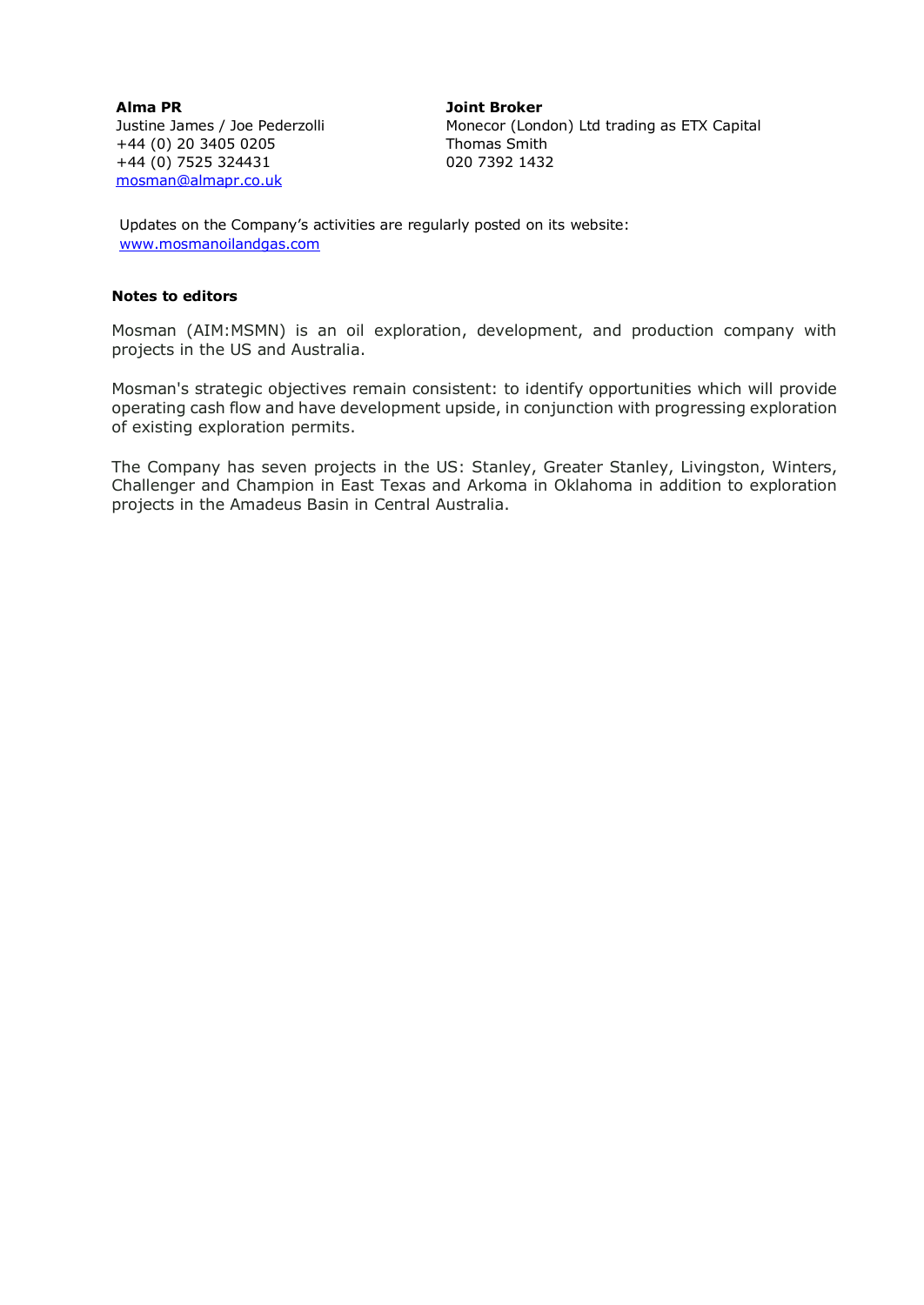### **Operations Review**

Mosman's strategic objective remains to identify opportunities which will provide operating cash flow and have further development upside, in conjunction with adding value to the Company's existing exploration permits.

Mosman has established increasing strong oil and gas production. The company has a portfolio of development and exploration projects, which provide the opportunity for further production growth and increasing cashflow. Two exploration areas in Australia are positioned to take advantage of the increasing demand for Helium and Hydrogen as well as Oil and Gas.

Oil and gas prices have increased as economies recover from Covid19 and the recent events in Europe. These increased prices mean more cashflow from production, and added value to the portfolio of development projects such as Cinnabar.

More than \$940,000 was spent on increasing production and exploration during the period.

The Company's production base continues to build with the purchase of Working Interest (WI) in producing wells and the drilling and completions of Stanley-5 and Winters-2.

East Texas Highlights

- Drilled the Stanley-5 and Winters-2 wells:
	- **-** Both of these wells are now on production
	- **-** Continued the 100% success rate on development wells being put on production
- Completed installation of the gas infrastructure to enable gas sales from Stanley and Winters
- Completed the Acquisition of Nadsoilco LLC:
	- **-** 20% increase in WI in the Stanley Project from 15-19% to 35-39%
	- **-** 20% WI in the oil producing Livingston Leases
	- **-** 23.3% WI in oil producing Winters Lease with development well to be drilled
	- **-** Mosman becomes Operator of these leases, providing more control over day-to-day operations and drilling new wells
- Completed the acquisition of an additional 25% WI in Falcon-1 well increasing WI to 75% WI: **-** Production is steady
- Cinnabar project:
	- **-** Completed the acquisition of an additional 15% WI increasing WI to 85%
	- **-** Completed 3D seismic reprocessing and interpretation
	- **-** Identified potential development drilling locations with multiple Wilcox sand targets

### **Results**

The unaudited results for the six months to 31 December 2021 reflect the ongoing recovery from the drop in oil prices in 2019/2020. Revenue increased by \$363,652 to \$745,790 (2020: \$383,138) mainly due to the increased working interests following the acquisition of Nadsoilco LLC and additional interest in Falcon. Gross Profit increased to \$188,487 (2020: \$56,828).

The average sale prices achieved during the period was US\$71.07 per barrel for oil, and US\$3.74 per MMBtu for gas (in each case after transport and processing costs and prior to royalties).

Corporate and administrative expenses were tightly controlled which resulted in a decrease of \$92k to \$506,610 (2020: \$598,802).

The overall result for the period was a net loss of \$498,940 (2020: \$708,822), and total comprehensive loss of \$326,289 (2020: \$537,739).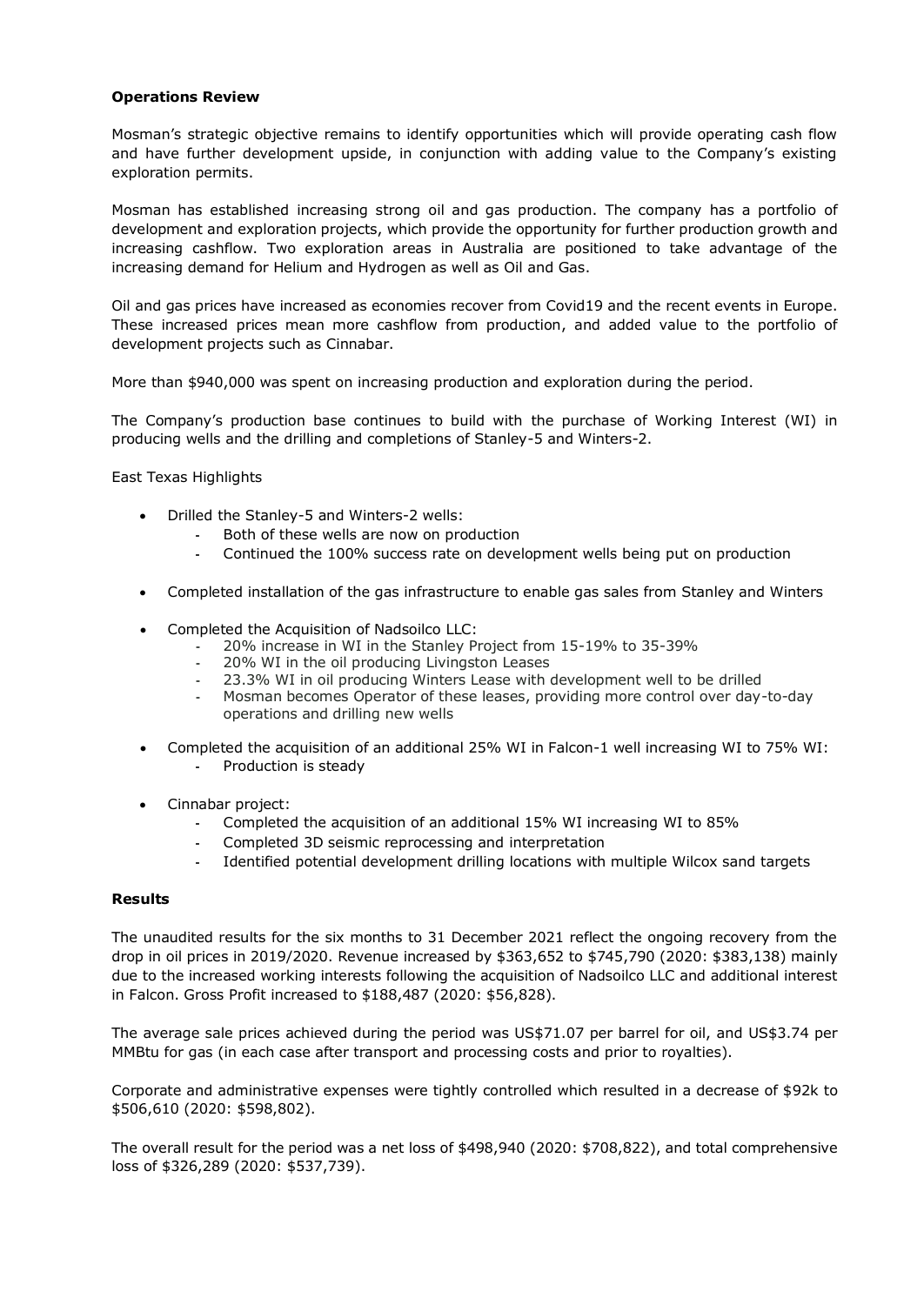# **Projects**

Mosman has Working Interests in several onshore producing projects located in the USA. The Company also owns one granted exploration permit and one application for an exploration permit in the Amadeus Basin in Central Australia.

### **Producing Projects in the USA**

| <b>PRODUCING</b>                           |          |                                                    |  |  |
|--------------------------------------------|----------|----------------------------------------------------|--|--|
| <b>Project</b>                             | Location | <b>Approx</b><br><b>Working</b><br><b>Interest</b> |  |  |
| Falcon (Falcon-1 well)                     | Texas    | 75%                                                |  |  |
| Stanley (various wells)                    | Texas    | 34.85% to 38.5%                                    |  |  |
| Livingston                                 | Texas    | 20%                                                |  |  |
| Winters (Winters-1 and Winters-2<br>wells) | Texas    | 29% Winters-1<br>23% Winters-2                     |  |  |
| Greater Stanley (Duff wells)               | Texas    | 40%                                                |  |  |
| Arkoma Stacked Pay                         | Oklahoma | 27% (held for<br>sale)                             |  |  |

| <b>UNDEVELOPED</b> |          |                                                      |  |  |
|--------------------|----------|------------------------------------------------------|--|--|
| <b>Project</b>     | Location | <b>Approx</b><br><b>Working Interest</b>             |  |  |
| Galaxie            | Texas    | 85%                                                  |  |  |
| Cinnabar           | Texas    | 97% (potentially reducing to<br>85% after drilling)) |  |  |

### **Australia**

| <b>EXPLORATION</b> |                                     |                                                                                                    |  |
|--------------------|-------------------------------------|----------------------------------------------------------------------------------------------------|--|
| <b>Project</b>     | <b>Location</b>                     | <b>Approx</b><br><b>Working Interest</b>                                                           |  |
| Amadeus<br>Basin   | Northern<br>Territory,<br>Australia | 100% in EP145<br>100% in EPA 155 (potentially<br>reducing to 10% subject to<br>farmout conditions) |  |

### **Production Summary for the six months ending 31 December 2021**

Net Production attributable to Mosman before royalties for the six months to 31 December 2021 was 17,344 boe, an increase of 5,201 boe, or 43% compared to the six months to June 2021 of 12,143 boe. This is despite the operational issues experienced in December that reduced the production in the 3 months to 31 December 2021. This progress reflects the uplift in production from growth of existing projects, the acquisition of Nadsoilco LLC and an increased interest in Falcon.

It does not reflect recent increases in production at Falcon which occurred after 31 December 2021 and does not include the Winters-2 well which was drilled in November and was recently recompleted and flowed gas. It also only includes minor production from Stanley-5.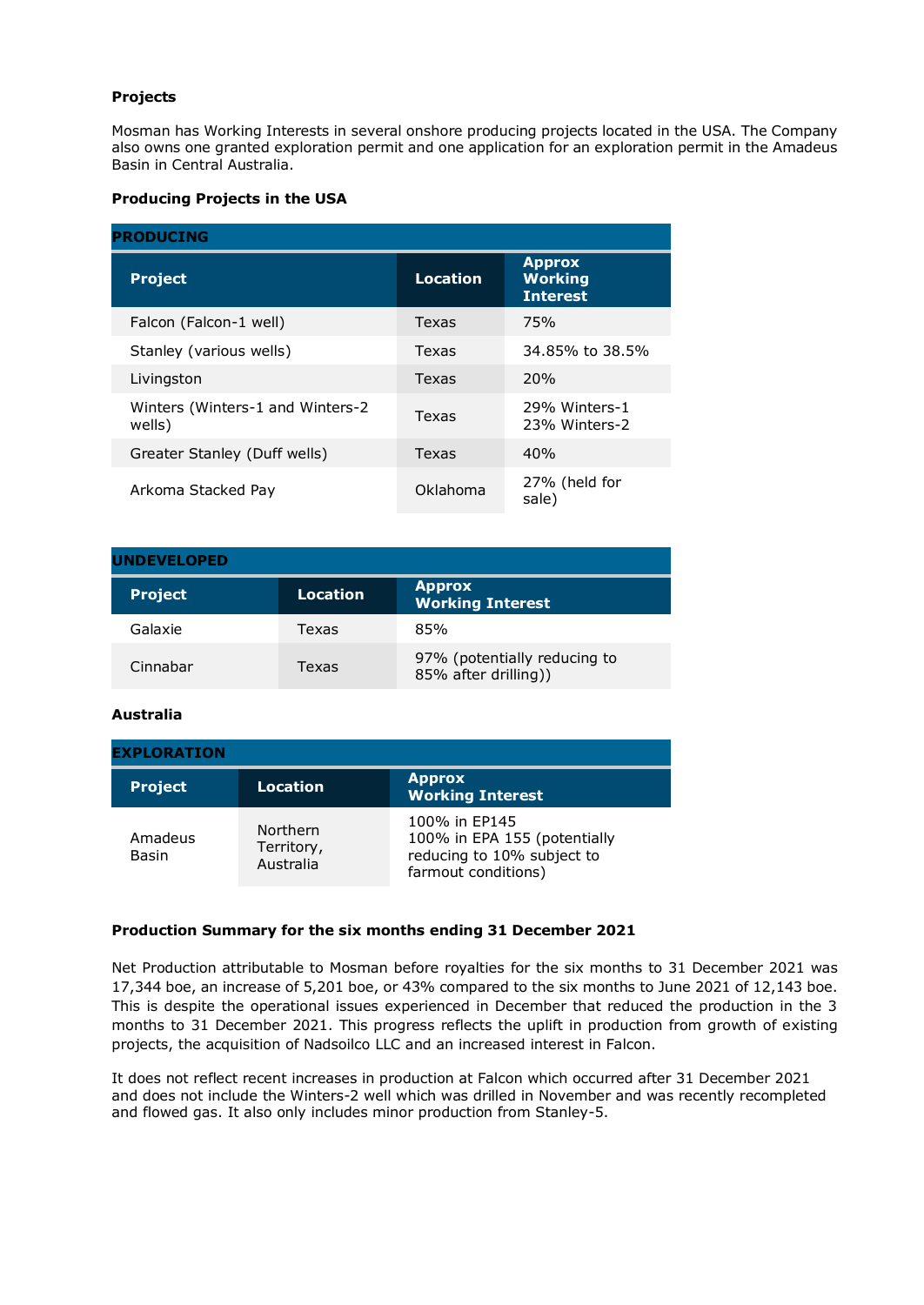### **Subsequent Events**

In the quarter ending 31 March 2022, the Company completed the construction of a gas network to allow gas to be transferred to market. This development has already enabled sale of gas from Winters-2 and Stanley-4.

A 12 month extension of the Amadeus Basin Permit EP-145 License was approved by the Minister for Mining and Industry in the Northern Territory Government in February 2022. An on-site environmental survey was completed in March 2022.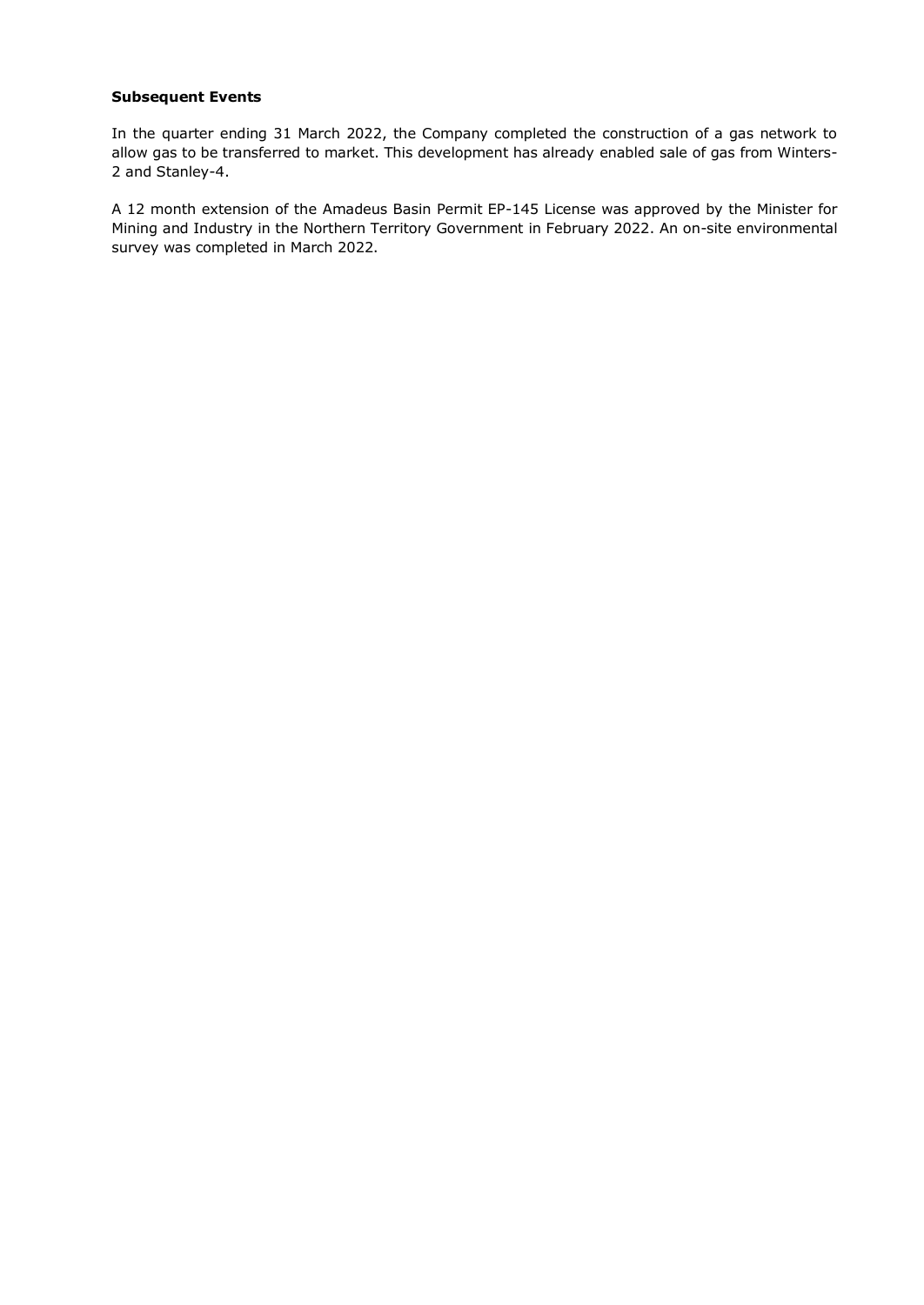### **Condensed Consolidated Statement of Profit or Loss and Other Comprehensive Income For The Half Year Ended 31 December 2021**

|                                                                                                    | <b>Notes</b>   | <b>Consolidated</b><br>6 months to<br>31 December<br>2021<br>\$ | <b>Consolidated</b><br>6 months to<br>31 December<br>2020<br>\$ |
|----------------------------------------------------------------------------------------------------|----------------|-----------------------------------------------------------------|-----------------------------------------------------------------|
| Revenue                                                                                            |                | 745,790                                                         | 383,138                                                         |
| Cost of sales                                                                                      | $\overline{2}$ | (557, 303)                                                      | (326, 310)                                                      |
| Gross profit                                                                                       |                | 188,487                                                         | 56,828                                                          |
| Interest income                                                                                    |                |                                                                 | 37                                                              |
| Other income                                                                                       |                | 8,684                                                           | 51,512                                                          |
| Gain on sale of oil and gas assets                                                                 |                |                                                                 | 122,000                                                         |
| Administrative expenses                                                                            |                | (148, 375)                                                      | (158, 325)                                                      |
| Corporate expenses                                                                                 | 3              | (358, 235)                                                      | (440, 477)                                                      |
| Directors fees                                                                                     |                | (60,000)                                                        | (60,000)                                                        |
| Exploration expenses incurred not capitalised                                                      |                | (8, 100)                                                        | (10,090)                                                        |
| Employee benefits expense                                                                          |                | (35, 408)                                                       | (29, 337)                                                       |
| Finance costs                                                                                      |                | (3, 324)                                                        | (6, 362)                                                        |
| Amortisation expense                                                                               |                | (81, 564)                                                       | (63, 297)                                                       |
| Depreciation expense                                                                               |                | (1, 105)                                                        | (1, 559)                                                        |
| Loss on foreign exchange                                                                           |                |                                                                 | (19, 846)                                                       |
| Loss on sale of OCI financial assets                                                               |                |                                                                 | (149, 906)                                                      |
| Loss from ordinary activities before income<br>tax expense                                         |                | (498, 940)                                                      | (708, 822)                                                      |
| Income tax expense                                                                                 |                |                                                                 |                                                                 |
| Net loss for the period                                                                            |                | (498, 940)                                                      | (708, 822)                                                      |
| <b>Other comprehensive income</b>                                                                  |                |                                                                 |                                                                 |
| Items that may be reclassified to profit or loss<br>Gain on financial assets at fair value through |                |                                                                 |                                                                 |
| other comprehensive income (FVOCI)                                                                 | 4              |                                                                 | 525,118                                                         |
| Foreign currency (loss)/gain                                                                       | 4              | 172,651                                                         | (354, 035)                                                      |
| Other comprehensive income for the period,<br>net of tax                                           |                | 172,651                                                         | 171,083                                                         |
| Total comprehensive loss attributable to<br>members of the entity                                  |                | (326, 289)                                                      | (537,739)                                                       |
| Basic and diluted loss per share                                                                   |                | $(0.01)$ cents                                                  | $(0.04)$ cents                                                  |

The accompanying notes form part of these consolidated financial statements. All amounts are in Australian Dollars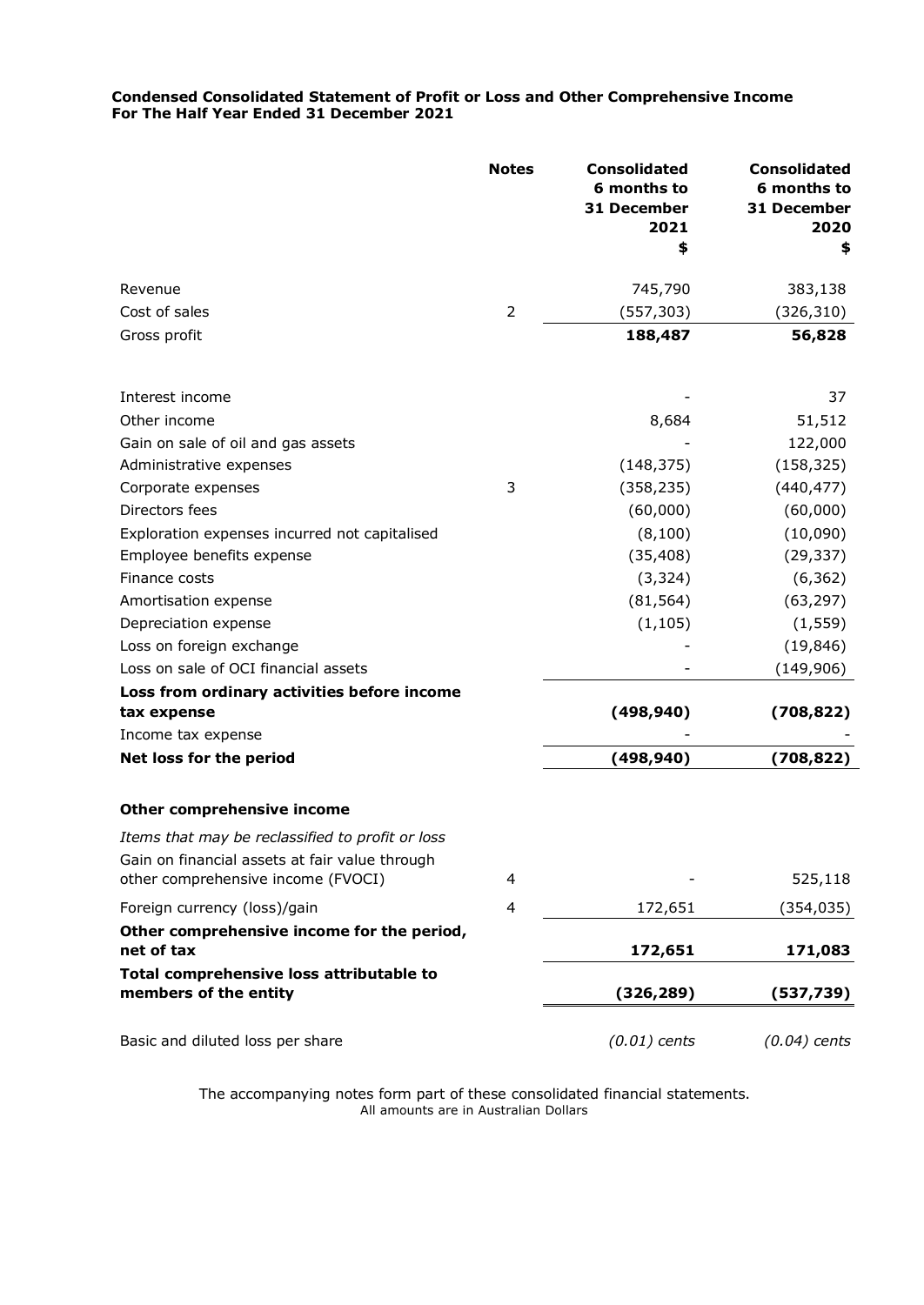### **Condensed Consolidated Statement of Financial Position As at 31 December 2021**

|                                            | <b>Notes</b> | <b>Consolidated</b><br><b>Balance as at 31</b><br>December 2021<br>\$ | <b>Consolidated</b><br><b>Balance as at 30</b><br><b>June 2021</b><br>\$ |
|--------------------------------------------|--------------|-----------------------------------------------------------------------|--------------------------------------------------------------------------|
| <b>Current Assets</b>                      |              |                                                                       |                                                                          |
| Cash and cash equivalents                  |              | 948,376                                                               | 2,289,674                                                                |
| Funds held in trust                        |              |                                                                       | 1,197,127                                                                |
| Trade and other receivables                | 5            | 1,099,486                                                             | 172,500                                                                  |
| Other assets                               | 6            | 223,969                                                               | 23,418                                                                   |
| <b>Total Current Assets</b>                |              | 2,271,831                                                             | 3,682,719                                                                |
| <b>Non-Current Assets</b>                  |              |                                                                       |                                                                          |
| Property, plant & equipment                |              | 15,999                                                                | 7,147                                                                    |
| Oil and gas assets                         | 7            | 5,406,696                                                             | 3,328,029                                                                |
| Capitalised oil and gas exploration        | 8            | 1,003,256                                                             | 706,702                                                                  |
| <b>Total Non-Current Assets</b>            |              | 6,425,951                                                             | 4,041,878                                                                |
| <b>Total Assets</b>                        |              | 8,697,782                                                             | 7,724,597                                                                |
| <b>Current Liabilities</b>                 |              |                                                                       |                                                                          |
| Trade and other payables                   | 10           | 1,287,403                                                             | 377,727                                                                  |
| Provisions                                 |              | 24,039                                                                | 22,423                                                                   |
| <b>Total Current Liabilities</b>           |              | 1,311,442                                                             | 400,150                                                                  |
| <b>Non-Current Liabilities</b>             |              |                                                                       |                                                                          |
| Provisions                                 |              | 36,664                                                                |                                                                          |
| Other payables                             | 10           | 137,817                                                               |                                                                          |
| <b>Total Non-Current Liabilities</b>       |              | 174,481                                                               |                                                                          |
| <b>Total Liabilities</b>                   |              | 1,485,923                                                             | 400,150                                                                  |
| <b>Net Assets</b>                          |              | 7,211,859                                                             | 7,324,447                                                                |
| <b>Shareholders' Equity</b>                |              |                                                                       |                                                                          |
| Contributed equity                         | 11           | 36,914,082                                                            | 36,700,381                                                               |
| Reserves                                   | 12           | 518,540                                                               | 436,247                                                                  |
| <b>Accumulated losses</b>                  |              | (30, 220, 763)                                                        | (29, 812, 181)                                                           |
| <b>Equity attributable to shareholders</b> |              | 7,211,859                                                             | 7,324,447                                                                |
| <b>Total Shareholders' Equity</b>          |              | 7,211,859                                                             | 7,324,447                                                                |

The accompanying notes form part of these consolidated financial statements. All amounts are in Australian Dollars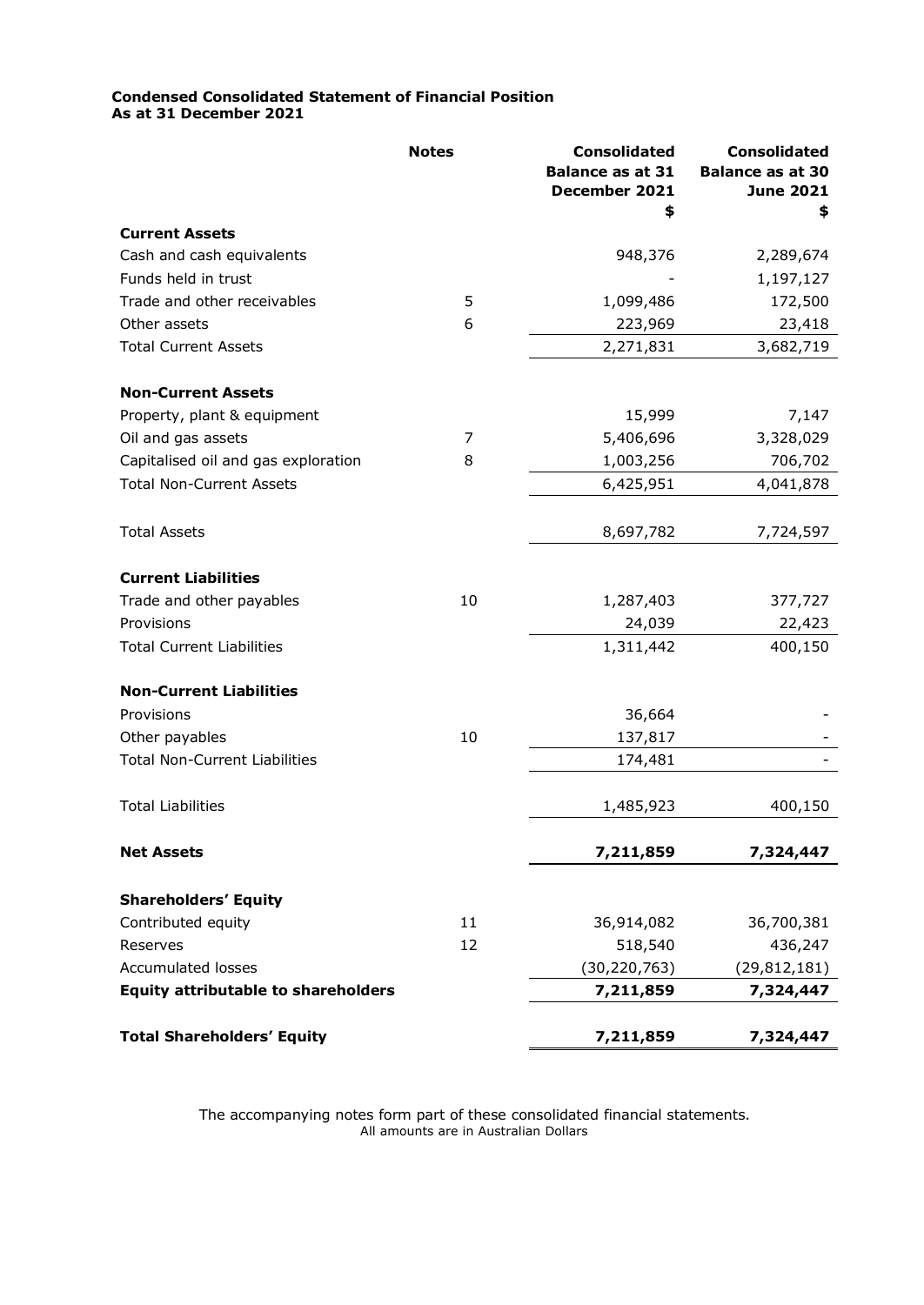### **Condensed Consolidated Statement of Changes in Equity For the Half Year Ended 31 December 2021**

|                                                      | <b>Accumulated</b><br><b>Losses</b>                                         | <b>Contributed</b><br><b>Equity</b> | <b>Reserves</b> | <b>Total</b> |  |
|------------------------------------------------------|-----------------------------------------------------------------------------|-------------------------------------|-----------------|--------------|--|
|                                                      | \$                                                                          | \$                                  | \$              | \$           |  |
| <b>Balance at 1 July</b><br>2020                     | (28, 939, 390)                                                              | 30,691,497                          | 712,134         | 2,464,241    |  |
| Comprehensive<br>income                              |                                                                             |                                     |                 |              |  |
| Loss for the period                                  | (708, 822)                                                                  |                                     |                 | (708, 822)   |  |
| Other comprehensive<br>loss for the period           |                                                                             |                                     | 171,083         | 171,083      |  |
| <b>Total</b><br>comprehensive loss<br>for the period | (708, 822)                                                                  |                                     | 171,083         | (537, 739)   |  |
|                                                      |                                                                             |                                     |                 |              |  |
|                                                      | Transactions with owners, in their capacity as owners, and other transfers: |                                     |                 |              |  |
| New shares issued                                    |                                                                             | 3,095,575                           |                 | 3,095,575    |  |
| Cost of raising equity                               |                                                                             | (141, 948)                          |                 | (141, 948)   |  |
| <b>Total transactions</b><br>with owners and other   |                                                                             |                                     |                 |              |  |
| transfers                                            |                                                                             | 2,953,627                           | Ξ.              | 2,953,627    |  |
| <b>Balance at 31</b><br>December 2020                | (29, 648, 212)                                                              | 33,645,124                          | 883,217         | 4,880,129    |  |
| <b>Balance at 1 July</b><br>2021                     | (29, 812, 181)                                                              | 36,700,381                          | 436,247         | 7,324,447    |  |
| Comprehensive<br>income                              |                                                                             |                                     |                 |              |  |
| Loss for the period                                  | (498, 940)                                                                  |                                     |                 | (498, 940)   |  |
| Other comprehensive<br>loss for the period           |                                                                             |                                     | 172,651         | 172,651      |  |
| <b>Total</b>                                         |                                                                             |                                     |                 |              |  |
| comprehensive loss<br>for the period                 | (498, 940)                                                                  |                                     | 172,651         | (326, 289)   |  |
|                                                      |                                                                             |                                     |                 |              |  |
| New shares issued                                    | Transactions with owners, in their capacity as owners, and other transfers: | 213,701                             |                 | 213,701      |  |
| Cost of raising equity                               |                                                                             |                                     |                 |              |  |
| Lapsed warrants                                      | 90,358                                                                      |                                     | (90, 358)       |              |  |
| <b>Total transactions</b><br>with owners and other   |                                                                             |                                     |                 |              |  |
| transfers                                            | 90,358                                                                      | 213,701                             | (90, 358)       | 213,701      |  |
| <b>Balance at 31</b><br>December 2021                | (30, 220, 763)                                                              | 36,914,082                          | 518,540         | 7,211,859    |  |

These accompanying notes form part of these consolidated financial statements All amounts are in Australian Dollars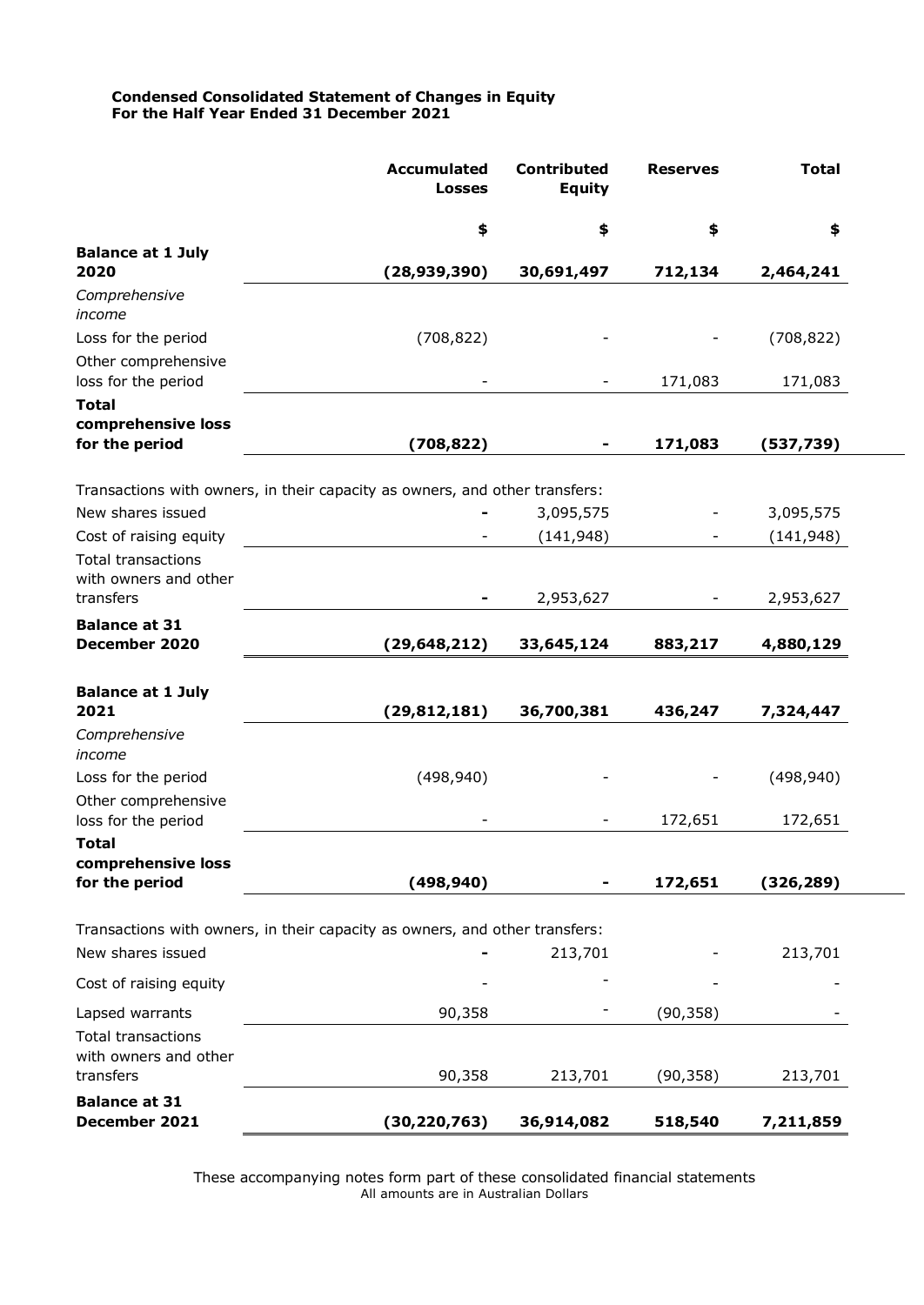### **Condensed Consolidated Statement of Cash Flows For the Half Year Ended 31 December 2021**

|                                                         | <b>Consolidated</b><br>6 months to<br>31 December<br>2021 | <b>Consolidated</b><br>6 months to<br>31 December<br>2020 |
|---------------------------------------------------------|-----------------------------------------------------------|-----------------------------------------------------------|
|                                                         | \$                                                        | \$                                                        |
| Cash flows from operating activities                    |                                                           |                                                           |
| Receipts from customers                                 | 635,709                                                   | 387,356                                                   |
| Interest received & other income                        | 47,309                                                    | 51,511                                                    |
| Payments to suppliers and employees                     | (1,307,346)                                               | (1, 423, 368)                                             |
| Interest paid                                           | (3, 324)                                                  | (6, 361)                                                  |
| Net cash used in operating activities                   | (627, 652)                                                | (990, 862)                                                |
|                                                         |                                                           |                                                           |
| Cash flows from investing activities                    |                                                           |                                                           |
| Payments for exploration and evaluation                 | (296, 553)                                                | (82, 359)                                                 |
| Deposits paid for acquisition                           |                                                           | (135, 223)                                                |
| Payments for oil and gas acquisitions                   | (209, 212)                                                |                                                           |
| Payments for oil and gas assets                         | (436, 452)                                                | (1,602,290)                                               |
| Proceeds from sale of assets                            |                                                           | 261,177                                                   |
| Net cash used in investing activities                   | (942, 217)                                                | (1,558,695)                                               |
| <b>Cash flows from financing activities</b>             |                                                           |                                                           |
| Proceeds from shares issued                             | 180,111                                                   | 3,095,575                                                 |
| Payments for costs of capital                           |                                                           | (141, 948)                                                |
| Net cash provided by financial activities               | 180,111                                                   | 2,953,627                                                 |
|                                                         |                                                           |                                                           |
| Net increase/(decrease) in cash and cash<br>equivalents | (1,389,758)                                               | 404,070                                                   |
| Cash and cash equivalents at the beginning of the       |                                                           |                                                           |
| financial period                                        | 2,289,674                                                 | 372,479                                                   |
| Effects of foreign currency exchange                    | 48,460                                                    |                                                           |
| Cash and cash equivalents at the end of the             |                                                           |                                                           |
| financial period                                        | 948,376                                                   | 776,549                                                   |

The accompanying notes from part of these consolidated financial statements All amounts are in Australian Dollars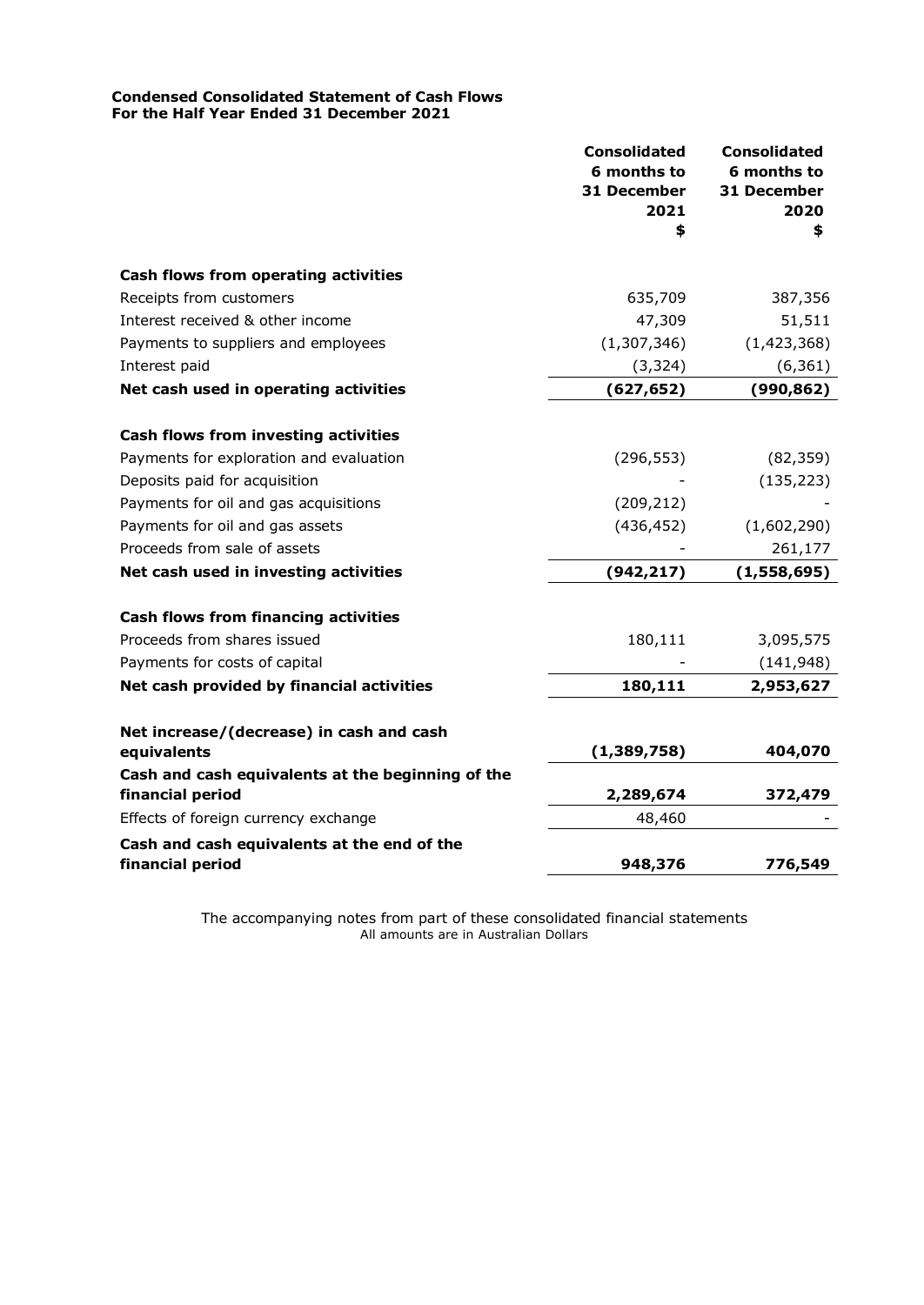# **1. Summary of Significant Accounting Policies**

### **Statement of Compliance**

The half-year financial report is a general purpose financial report prepared in accordance with the Corporations Act 2001 and AASB 134 *Interim Financial Reporting*. Compliance with AASB 134 ensures compliance with International Financial Reporting Standard IAS34 *Interim Financial Reporting*. The half-year report does not include notes of the type normally included in an annual financial report and should be read in conjunction with the most recent annual financial report.

### **Basis of preparation**

The condensed consolidated financial statements have been prepared on the basis of historical cost, except for the revaluation of certain non-current assets and financial instruments. Cost is based on the fair values of the consideration given in exchange for assets. All amounts presented in Australian dollars, unless otherwise noted.

The accounting policies and methods of computation adopted in the preparation of the halfyear financial report are consistent with those adopted and disclosed in the Group's 2021 annual financial report for the financial year ended 30 June 2021, except for the impact of the Standards and Interpretations described below. These accounting policies are consistent with Australian Accounting Standards and with International Financial Reporting Standards (IFRS).

### **Going Concern**

The condensed consolidated financial statements have been prepared on the going concern basis, which contemplates continuity of normal business activities and the realisation of assets and the discharge of liabilities in the normal course of business.

The directors have considered the funding and operational status of the business in arriving at their assessment of going concern and believe that the going concern basis of preparation is appropriate, based upon the following:

- The ability to further vary cash flow depending upon the achievement of certain milestones within the business plan and;
- The ability of the Company to obtain funding through various sources, including debt and equity.

However, should the Group be unable to raise further required financing from equity markets or other sources, there is uncertainty which may cast doubt as to whether or not the Group will be able to continue as a going concern and whether it will realise its assets and extinguish its liabilities in the normal course of business and at the amounts stated in the financial statements.

The financial statements do not include any adjustments relating to the recoverability and classification of recorded asset amounts nor to the amounts and classification of liabilities that might be necessary should the Group not continue as a going concern.

#### **Exploration and Evaluation Costs**

Exploration and evaluation expenditure incurred is accumulated in respect of each identifiable area of interest. These costs are carried forward in respect of an area for which the rights to tenure are current and that has not at reporting date reached a stage which permits a reasonable assessment of the existence or otherwise of economically recoverable reserves, and active and significant operations in, or relating to, the area of interest are continuing.

#### **Impairment of Exploration and Evaluation Assets**

The ultimate recoupment of the value of exploration and evaluation assets is dependent on the successful development and commercial exploitation, or alternatively, sale, of the exploration and evaluation assets.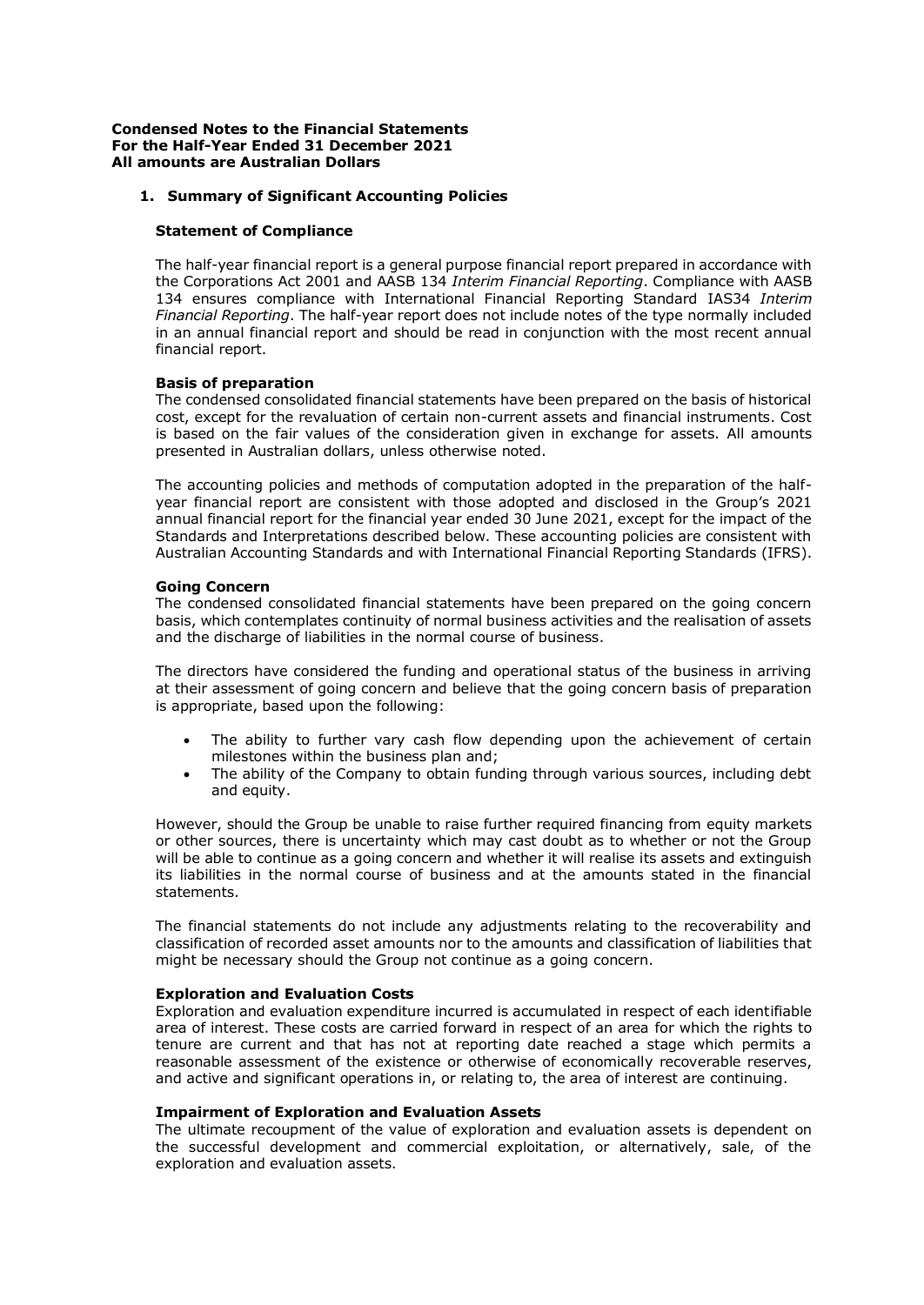## **1. Summary of Significant Accounting Policies (Continued)**

Impairment tests are carried out when there are indicators of impairment in order to identify whether the asset carrying values exceed their recoverable amounts. There is significant estimation and judgement in determining the inputs and assumptions used in determining the recoverable amounts. If, after having capitalised the expenditure under the policy, a judgement is made that the recovery of the expenditure is unlikely, the relevant capitalised amount will be written off to profit and loss.

The key areas of judgement and estimation include:

- Recent exploration and evaluation results and resource estimates;
- Environmental issues that may impact on the underlying tenements; and
- Fundamental economic factors that have an impact on the operations and carrying values of assets and liabilities.

#### **Revenue Reporting**

Revenue is measured at the fair value of the consideration received or receivable. Amounts disclosed as revenue are net of returns, trade allowances, rebates and amounts collected on behalf of third parties.

The group recognises revenue when the amount of revenue can be reliably measured, it is probable that future economic benefits will flow to the entity and specific criteria have been met for each of the Group's activities as described below. The group bases its estimates on historical results, taking into consideration the type of customer, the type of transaction and the specifics of each arrangement.

Revenue from joint operations is recognised based on the Group's share of the sale by the joint operation.

Interest revenue is recognised using the effective interest rate method, which, for floating rate financial assets, is the rate inherent in the instrument.

#### **Oil and Gas assets**

The cost of oil and gas producing assets and capitalised expenditure on oil and gas assets under development are accounted for separately and are stated at cost less accumulated amortisation and impairment losses. Costs include expenditure that is directly attributable to the acquisition or construction of the item as well as past exploration and evaluation costs.

When an oil and gas asset commences production, costs carried forward are amortised on a units of production basis over the life of the economically recoverable reserves. Changes in factors such as estimates of economically recoverable reserves that affect amortisation calculations do not give rise to prior financial period adjustments and are dealt with on a prospective basis.

#### **Segment Reporting**

Operating segments are reported in a manner consistent with the internal reporting provided to the chief operating decision maker. The chief operating decision maker, who is responsible for allocating resources and assessing performance.

#### **New standards and interpretations**

The consolidated entity has adopted all of the new or amended Accounting Standards and Interpretations issued by the Australian Standards Board ('AASB') that are mandatory for the current reporting period.

Any new or amended Accounting Standards or Interpretations that are not yet mandatory have not been early adopted.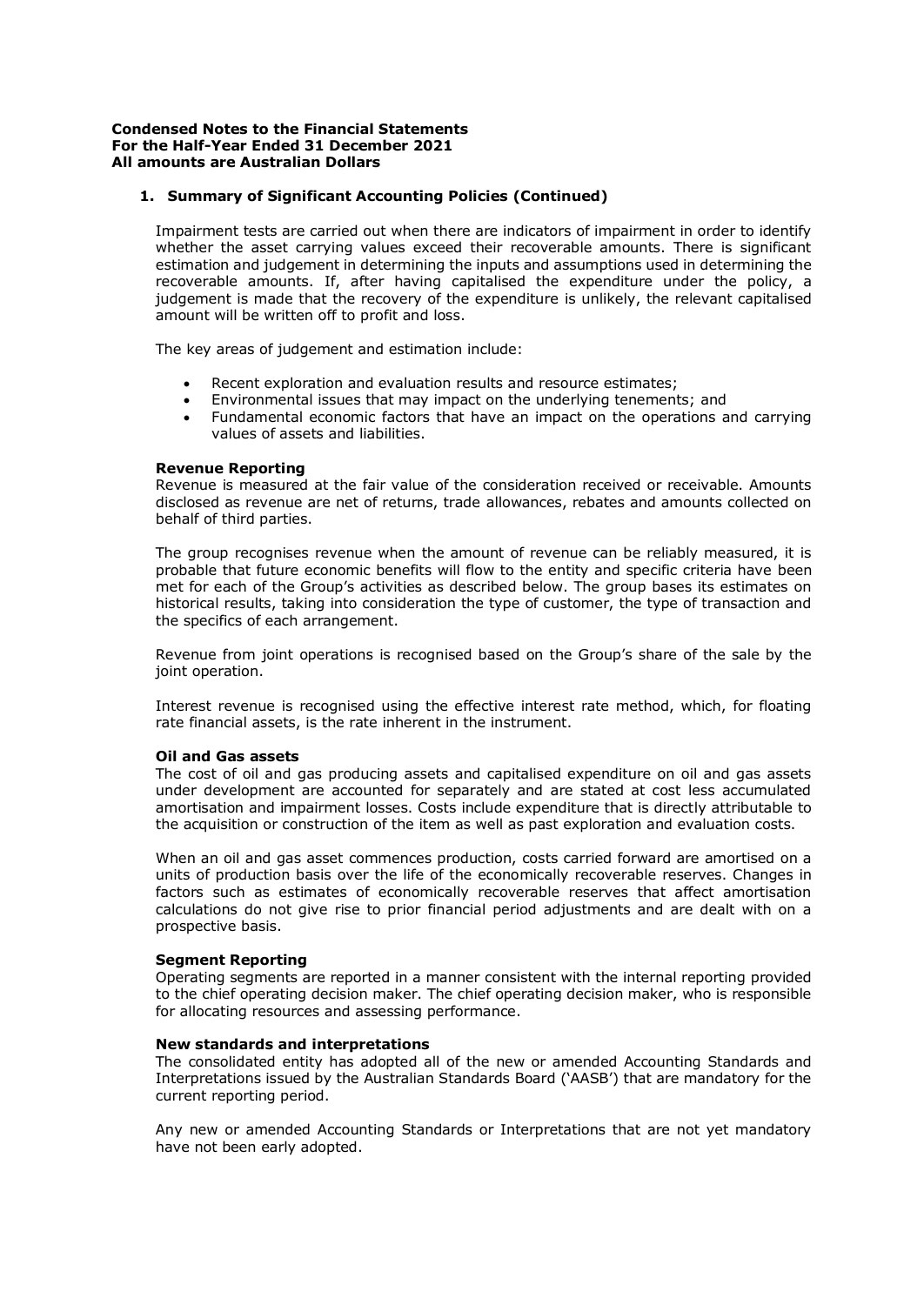|                                                      | <b>Consolidated</b><br>6 months to<br>31 December<br>2021<br>\$ | <b>Consolidated</b><br>6 months to<br><b>31 December</b><br>2020<br>\$ |
|------------------------------------------------------|-----------------------------------------------------------------|------------------------------------------------------------------------|
| <b>Cost of sales</b><br>2.                           |                                                                 |                                                                        |
| Cost of sales                                        | 40,933                                                          | 70,571                                                                 |
| Lease operating expenses                             | 516,370                                                         | 255,739                                                                |
|                                                      | 557,303                                                         | 326,310                                                                |
| 3.<br><b>Corporate costs</b>                         |                                                                 |                                                                        |
| Accounting, Company Secretary and Audit fees         | 92,945                                                          | 97,174                                                                 |
| Consulting fees - Board                              | 140,000                                                         | 166,000                                                                |
| Consulting fees - Other                              | 79,793                                                          | 83,176                                                                 |
| Legal and compliance fees                            | 45,497                                                          | 94,127                                                                 |
|                                                      | 358,235                                                         | 440,477                                                                |
| Other comprehensive income<br>4.                     |                                                                 |                                                                        |
| Gain on financial assets at fair value through other |                                                                 |                                                                        |
| comprehensive income (FVOCI)                         |                                                                 | 525,118                                                                |
| Foreign currency (loss)/gain                         | 172,651                                                         | (354, 035)                                                             |
|                                                      | 172,651                                                         | 171,083                                                                |
| <b>Trade and other receivables</b><br>5.             |                                                                 |                                                                        |
| Joint interest billing receivables                   | 888,9471                                                        |                                                                        |
| Deposits                                             | 54,875                                                          | 54,875                                                                 |
| GST receivable                                       | 25,348                                                          | 39,867                                                                 |
| Accrued revenue                                      | 125,464                                                         | 73,768                                                                 |
| Other receivables                                    | 4,852                                                           | 3,990                                                                  |
|                                                      | 1,099,486                                                       | 172,500                                                                |

1. Amounts receivable from other royalty holders in projects operated by Nadsoilco LLC, and funds are to be used predominantly for new well workovers.

# **6. Other assets**

|             | 223,969 | 23,418 |
|-------------|---------|--------|
| Prepayments | 223,969 | 23,418 |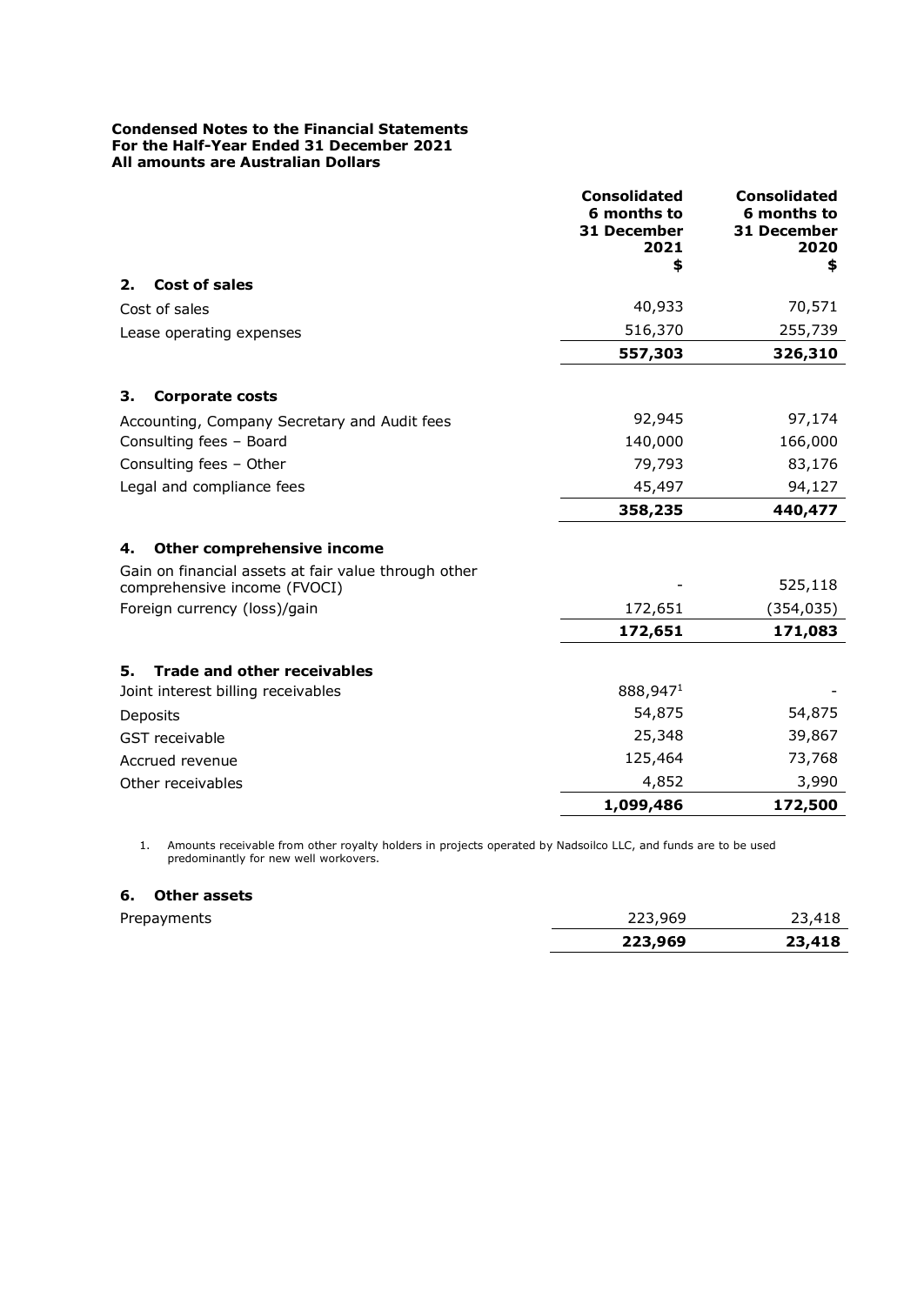|                                                              | <b>Consolidated</b><br><b>Balance as at</b><br>31 December<br>2021 | <b>Consolidated</b><br><b>Balance as at</b><br>30 June<br>2021 |
|--------------------------------------------------------------|--------------------------------------------------------------------|----------------------------------------------------------------|
|                                                              | \$                                                                 | \$                                                             |
| Oil and gas assets<br>7.                                     |                                                                    |                                                                |
| Cost brought forward                                         | 3,328,029                                                          | 2,061,131                                                      |
| Acquisition of oil and gas assets during the period          | 1,003,420 <sup>1</sup>                                             | 158,486                                                        |
| Revaluation of acquisition assets to fair value <sup>2</sup> | 593,789 <sup>2</sup>                                               |                                                                |
| Disposal of oil and gas assets on sale during the period     |                                                                    | (441, 384)                                                     |
| Capitalised equipment workovers                              | 418,641                                                            | 1,899,759                                                      |
| Amortisation for the period                                  | (82, 274)                                                          | (170, 388)                                                     |
| Impairment of oil and gas assets                             |                                                                    |                                                                |
| Impact of foreign exchange                                   | 145,091                                                            | (179, 575)                                                     |
| Carrying value at end of the period                          | 5,406,696                                                          | 3,328,029                                                      |

1. \$796,637 relates to new oil and gas assets recognised as part of the Nadsoilco LLC acquisition. \$206,783 relates to the acquisition of an additional 25% working interest in the Falcon lease.

2. Refer to Note 9 for further information.

# **8. Capitalised oil and gas expenditure** Costs brought forward **706,702 301,242** Exploration costs incurred during the period 296,554 405,460 Impairment of oil and gas expenditure Carrying value at the end of the period **1,003,256 706,702**

# **9. Business combinations**

On 1 July 2021, the Group acquired 100% of the shares in Texas based oil and gas producer, Nadsoilco LLC. The Group acquired Nadsoilco LLC for US\$1,100,000, of which US\$900,000 was paid in cash in July 2021, with a further \$100,000 payable on 1 July 2022 and \$100,000 payable on 1 July 2023.

| Consideration transferred                                   |           |
|-------------------------------------------------------------|-----------|
| Cash consideration paid                                     | 1,202,726 |
| Cash consideration payable                                  | 267,272   |
|                                                             | 1,469,998 |
|                                                             |           |
| Net assets acquired in Nadsoilco at the date of acquisition | 876,209   |
| Fair value adjustment to be allocated to oil and gas assets | 593,789   |
|                                                             | 1,469,998 |
| Goodwill                                                    |           |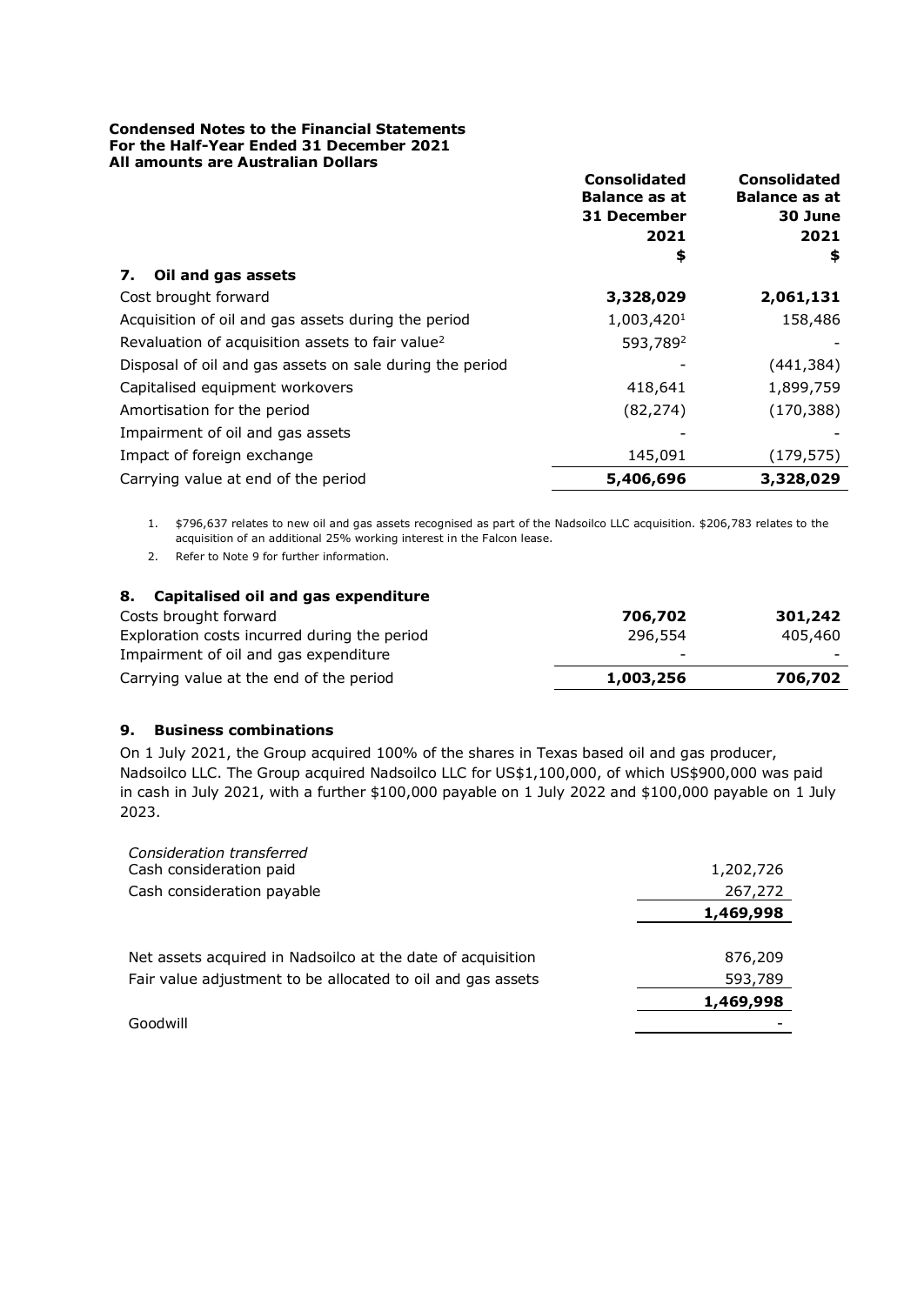### **10. Trade and other payables**

|                                                | <b>Consolidated</b><br><b>Balance as at</b> | <b>Consolidated</b><br><b>Balance as at</b> |
|------------------------------------------------|---------------------------------------------|---------------------------------------------|
|                                                | 31 December                                 | 30 June                                     |
|                                                | 2021                                        | 2021                                        |
|                                                | \$                                          | \$                                          |
| CURRENT                                        |                                             |                                             |
| Trade creditors                                | 1,062,6341                                  | 295,243                                     |
| Amounts owing for acquisition of Nadsoilco LLC | 137,817                                     |                                             |
| Other creditors and accruals                   | 86,952                                      | 82,484                                      |
|                                                | 1,287,403                                   | 377,727                                     |
| <b>NON-CURRENT</b>                             |                                             |                                             |
| Amounts owing for acquisition of Nadsoilco LLC | 137,817                                     |                                             |
|                                                | 137,817                                     |                                             |

1. The increase in trade creditors is primarily attributable to creditors in Nadsoilco LLC and relates to amounts owing for prepaid workover costs. The balance includes amounts payable on behalf of other royalty holders for which there are also receivables owing for their share of the workover costs (refer Note 5).

# **11. Contributed Equity**

# **Ordinary Shares**

Total shares at 31 December 2021: 3,845,138,052 (30 June 2021: 3,767,763,052) ordinary shares fully paid.

|                                                | <b>Contributed</b>                                                        |                                                                |
|------------------------------------------------|---------------------------------------------------------------------------|----------------------------------------------------------------|
|                                                | <b>Equity</b>                                                             | No. of shares                                                  |
| a) Shares movements during the half-year       | \$                                                                        |                                                                |
| Balance at 30 June 2021                        | 36,700,381                                                                | 3,767,763,052                                                  |
| Shares issued                                  | 213,701                                                                   | 77,375,000                                                     |
| Cost of issued shares                          |                                                                           |                                                                |
| Balance at 31 December 2021                    | 36,914,082                                                                | 3,845,138,052                                                  |
|                                                | <b>Consolidated</b><br><b>Balance as at</b><br><b>31 December</b><br>2021 | <b>Consolidated</b><br><b>Balance as at</b><br>30 June<br>2021 |
| 12.<br><b>Reserves</b>                         |                                                                           |                                                                |
| Options reserve                                |                                                                           | 90,358                                                         |
| Foreign currency translation reserve           | 518,540                                                                   | 345,889                                                        |
|                                                | 518,540                                                                   | 436,247                                                        |
| a) Options Reserve                             |                                                                           |                                                                |
| Options Reserve at the beginning of the period | 90,358                                                                    | 471,818                                                        |
| Options issued                                 |                                                                           | 90,358                                                         |
| Options expired                                | $(90, 358)^2$                                                             | (471, 818)                                                     |
| Options Reserve at the end of the period       |                                                                           | 90,358                                                         |

2. 104,452,083 warrants issued to Directors expired on 22 December 2021.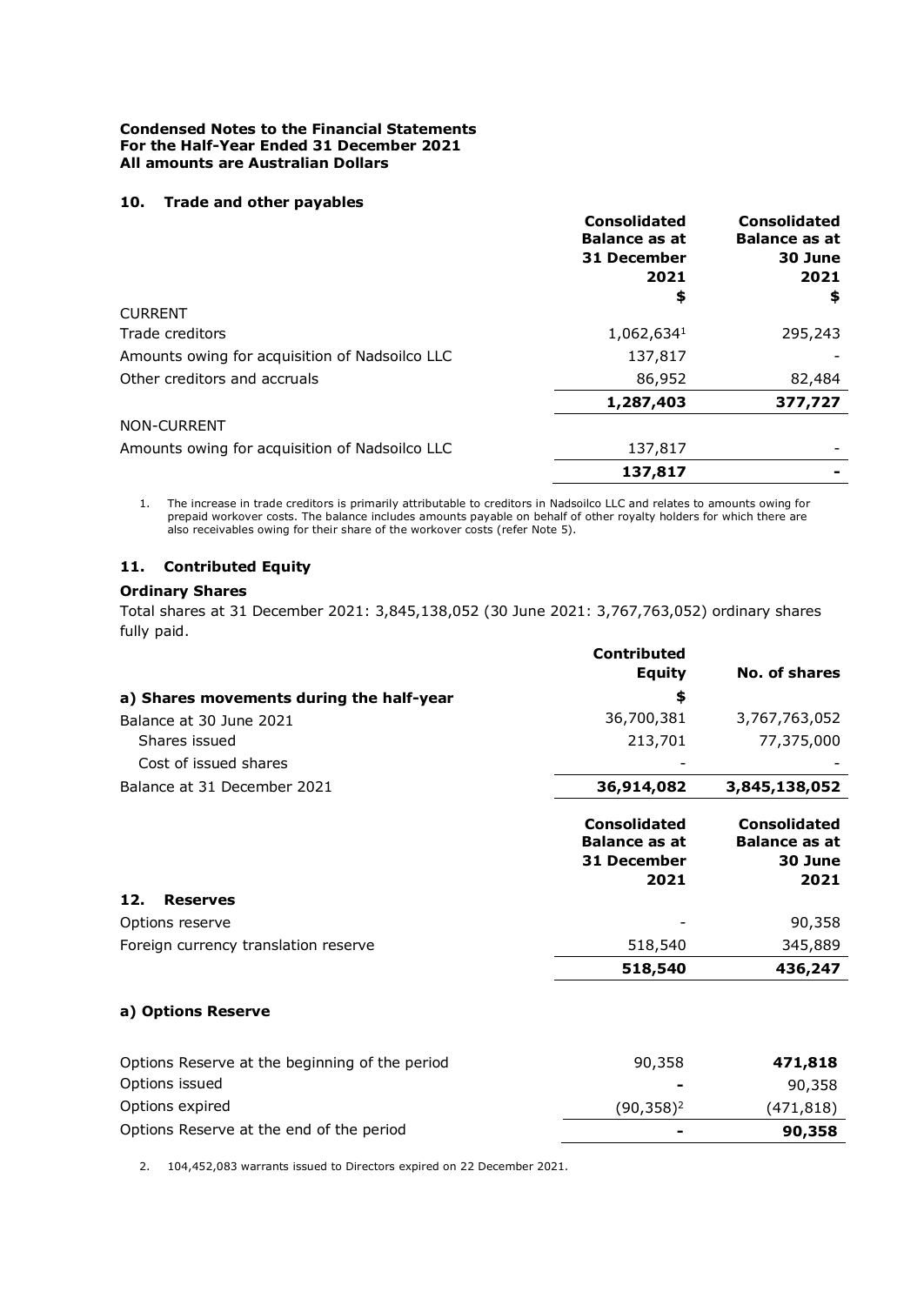# **12. Reserves (continued)**

### **b) Foreign Currency Translation Reserve**

| Foreign Currency Translation Reserve at the beginning of | 345,889 | 603,841    |
|----------------------------------------------------------|---------|------------|
| the period                                               |         |            |
| Current movement in the period                           | 172,651 | (257, 952) |
| Foreign Currency Translation Reserve at the end of the   | 518,540 |            |
| period                                                   |         | 345,889    |

### **13. Segment Information**

The Group has identified its operating segments based on the internal reports that are reviewed and used by the board to make decisions about resources to be allocated to the segments and assess their performance. Operating segments are identified by the board based on the Oil and Gas projects in Australia the United States. Discrete financial information about each project is reported to the board on a regular basis.

The reportable segments are based on aggregated operating segments determined by the similarity of the economic characteristics, the nature of the activities and the regulatory environment in which those segments operate. The Group has two reportable segments based on the geographical areas of the mineral resource and exploration activities in Australia, the United States. Unallocated results, assets and liabilities represent corporate amounts that are not core to the reportable segments.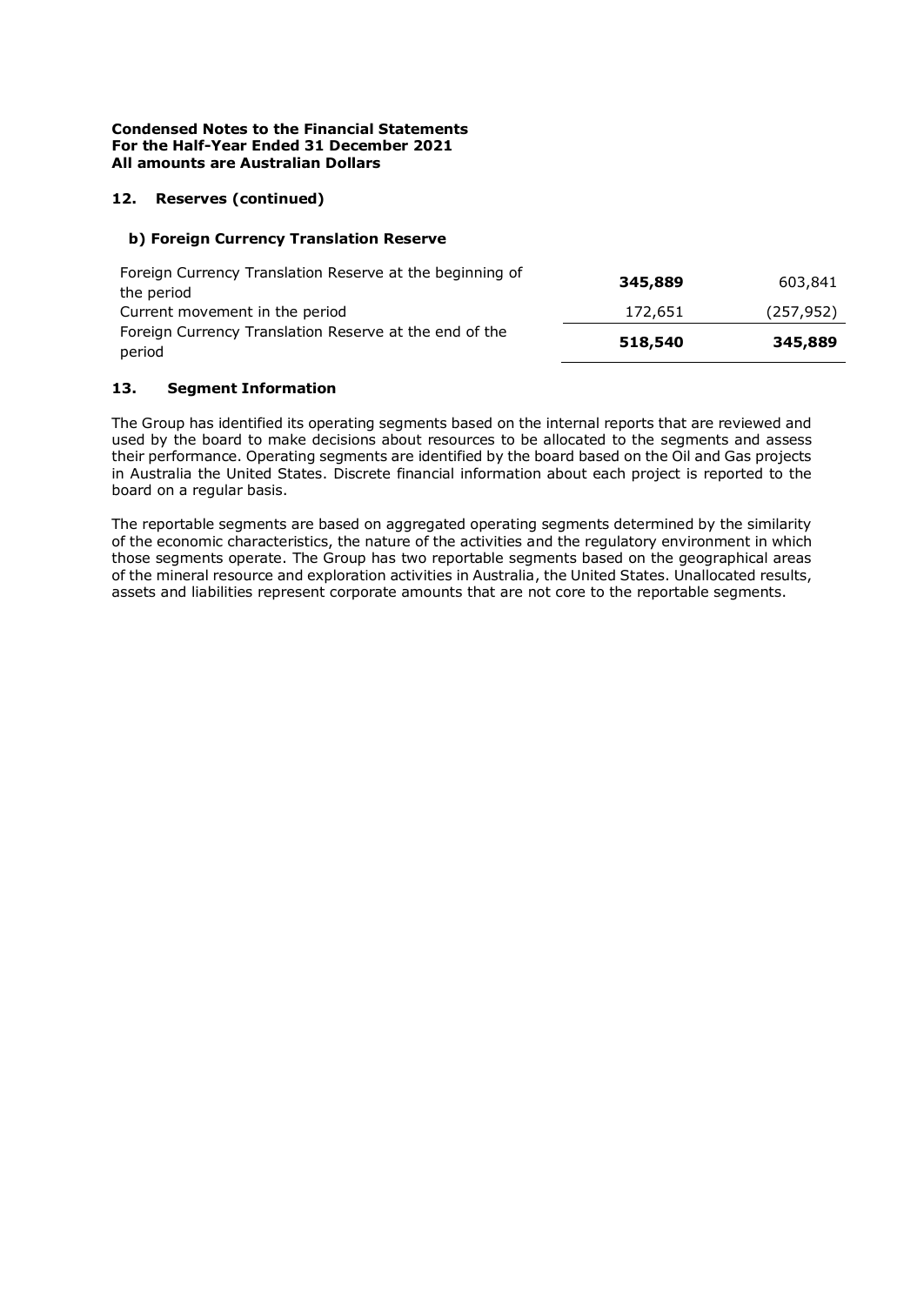# **13. Segment Information (continued)**

# **(i) Segment performance**

|                                                            | <b>United</b><br><b>States</b><br>\$ | <b>Australia</b><br>\$ | <b>Total</b><br>\$ |
|------------------------------------------------------------|--------------------------------------|------------------------|--------------------|
| Period ended 31 December 2021<br><b>Revenue</b>            |                                      |                        |                    |
| Revenue                                                    | 745,790                              |                        | 745,790            |
| Other income                                               |                                      | 8,684                  | 8,684              |
| <b>Segment revenue</b>                                     | 745,790                              | 8,684                  | 754,474            |
| <b>Segment Result</b>                                      |                                      |                        |                    |
| Loss                                                       |                                      |                        |                    |
| Allocated                                                  |                                      |                        |                    |
| Corporate costs                                            | (35,045)                             | (323, 190)             | (358, 235)         |
| Administrative costs                                       | (94, 108)                            | (54, 267)              | (148, 375)         |
| Lease operating expenses                                   | (516, 370)                           |                        | (516, 370)         |
| Cost of sales                                              | (40, 933)                            |                        | (40, 933)          |
| Segment net profit/(loss) before tax                       | 59,334                               | (368, 773)             | (309, 439)         |
| Reconciliation of segment result to net loss<br>before tax |                                      |                        |                    |
| Amounts not included in segment result but                 |                                      |                        |                    |
| reviewed by the Board                                      |                                      |                        |                    |
| Evaluation expenses<br>incurred<br>not<br>capitalised      |                                      | (8, 100)               | (8,100)            |
| Amortisation                                               |                                      |                        |                    |
|                                                            | (81, 564)                            |                        | (81, 564)          |
| Impairment                                                 |                                      |                        |                    |
| Unallocated items                                          |                                      |                        |                    |
| Employee benefits expense                                  |                                      |                        | (95, 408)          |
| Finance costs<br>$\overline{\phantom{a}}$                  |                                      |                        | (3, 324)           |
| Depreciation                                               |                                      |                        | (1, 105)           |
| Net Loss before tax from continuing<br>operations          |                                      |                        | (498, 940)         |
|                                                            |                                      |                        |                    |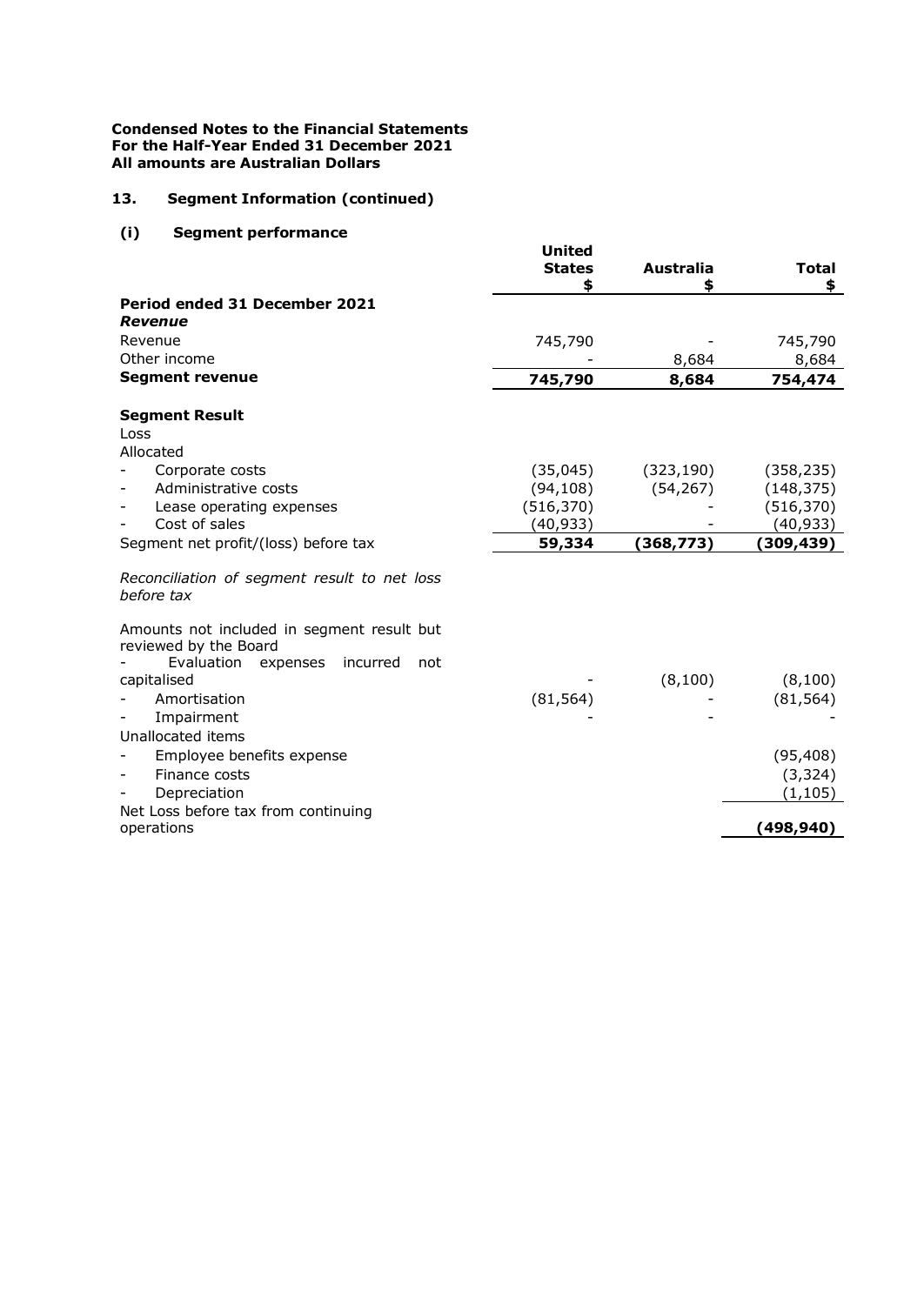# **13. Segment Information (continued)**

# **(i) Segment performance (continued)**

|                                                            | <b>United</b><br><b>States</b><br>\$ | <b>Australia</b><br>S | <b>Total</b><br>\$ |
|------------------------------------------------------------|--------------------------------------|-----------------------|--------------------|
| Period ended 31 December 2020                              |                                      |                       |                    |
| Revenue                                                    |                                      |                       |                    |
| Revenue                                                    | 383,138                              |                       | 383,138            |
| Interest income                                            |                                      | 37                    | 37                 |
| Gain on sale of oil and gas assets<br>Other income         | 122,000                              |                       | 122,000            |
|                                                            | 41,512                               | 10,000                | 51,512             |
| <b>Segment revenue</b>                                     | 546,650                              | 10,037                | 556,687            |
| <b>Segment Result</b>                                      |                                      |                       |                    |
| Loss                                                       |                                      |                       |                    |
| Allocated                                                  |                                      |                       |                    |
| Corporate costs                                            | (65, 123)                            | (375, 354)            | (440, 477)         |
| Administrative costs                                       | (93, 693)                            | (64, 632)             | (158, 325)         |
| Lease operating expenses                                   | (255, 739)                           |                       | (255, 739)         |
| Cost of sales<br>Loss on sale of OCI financial assets      | (70, 571)                            |                       | (70, 571)          |
|                                                            | (149,906)                            | (429, 949)            | (149, 906)         |
| Segment net profit/(loss) before tax                       | (88, 382)                            |                       | (518, 331)         |
| Reconciliation of segment result to net loss<br>before tax |                                      |                       |                    |
| Amounts not included in segment result but                 |                                      |                       |                    |
| reviewed by the Board                                      |                                      |                       |                    |
| Evaluation expenses incurred not                           |                                      |                       |                    |
| capitalised                                                |                                      | (10,090)              | (10,090)           |
| Amortisation                                               | (63, 297)                            |                       | (63, 297)          |
| Impairment                                                 |                                      |                       |                    |
| Unallocated items                                          |                                      |                       |                    |
| Employee benefits expense                                  |                                      |                       | (89, 337)          |
| Finance costs                                              |                                      |                       | (6, 362)           |
| Foreign exchange                                           |                                      |                       | (19, 846)          |
| Depreciation                                               |                                      |                       | (1, 559)           |
| Net Loss before tax from continuing<br>operations          |                                      |                       | (708, 822)         |
| Period ended 31 December 2020                              |                                      |                       |                    |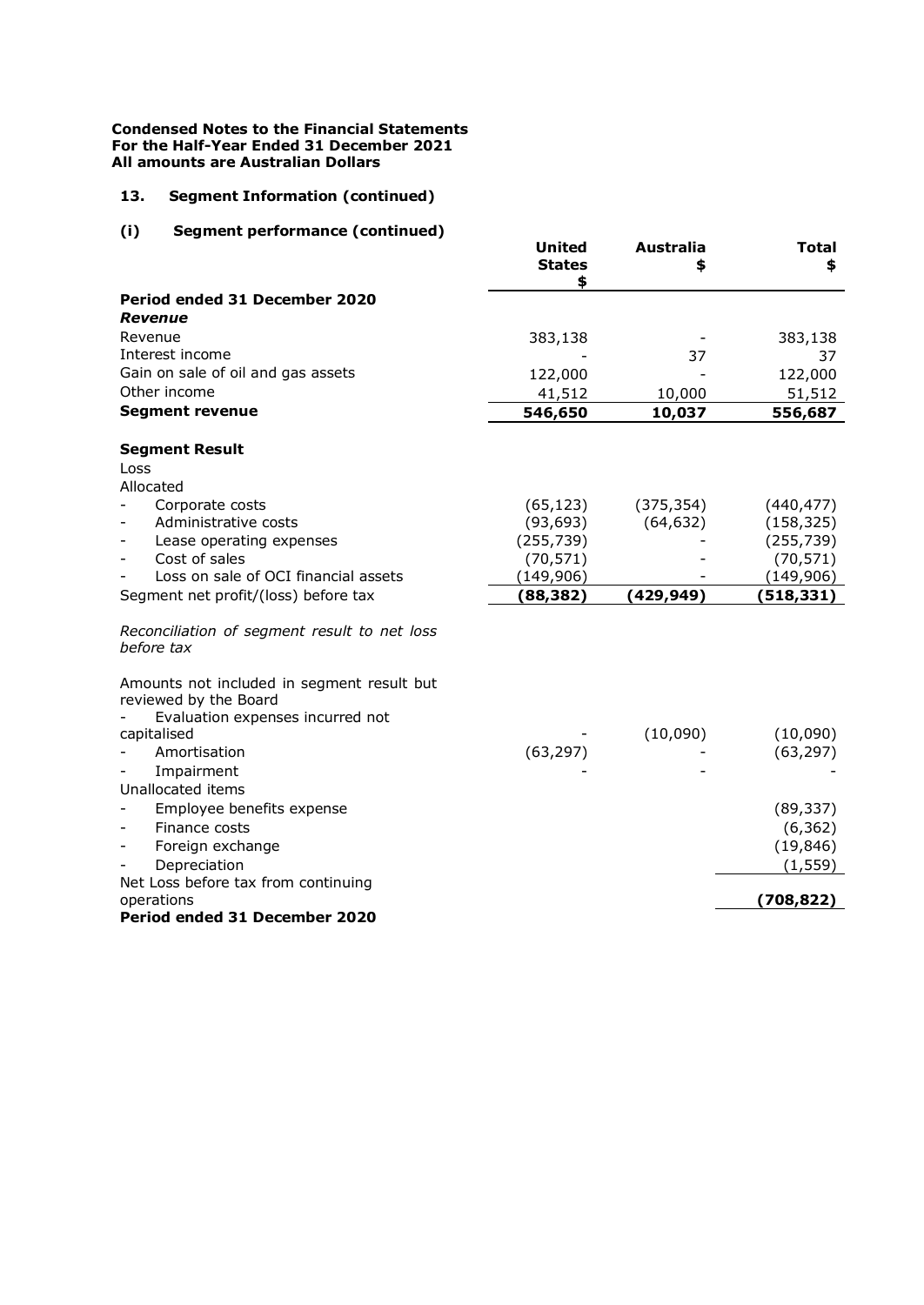## **13. Segment Information (continued)**

## **(ii) Segment assets**

|                                                     | <b>United</b> |                  |               |
|-----------------------------------------------------|---------------|------------------|---------------|
|                                                     | <b>States</b> | <b>Australia</b> | <b>Total</b>  |
|                                                     | \$            | \$               | \$            |
| As at 31 December 2021                              |               |                  |               |
| Segment assets as at 1 July 2021                    | 4,925,917     | 2,798,680        | 7,724,597     |
| Segment asset balances at end of                    |               |                  |               |
| period                                              |               |                  |               |
| Exploration and evaluation                          |               | 8,184,174        | 8,184,174     |
| Capitalised Oil and Gas<br>$\overline{\phantom{0}}$ | 6,509,155     |                  | 6,509,155     |
| Less: Amortisation<br>$\overline{\phantom{a}}$      | (271, 686)    |                  | (271, 686)    |
| Less: Impairment                                    | (1, 424, 562) | (7, 180, 918)    | (8,605,480)   |
|                                                     | 4,812,907     | 1,003,256        | 5,816,163     |
| Reconciliation of segment assets to                 |               |                  |               |
| total assets:                                       |               |                  |               |
| Other assets                                        | 2,120,098     | 761,521          | 2,881,619     |
| Total assets from continuing operations             | 6,933,005     | 1,764,777        | 8,697,782     |
|                                                     |               |                  |               |
|                                                     | <b>United</b> |                  |               |
|                                                     | <b>States</b> | <b>Australia</b> | <b>Total</b>  |
|                                                     | \$            | \$               | \$            |
| As at 30 June 2021                                  |               |                  |               |
| Segment assets as at 1 July 2020                    | 2,350,564     | 683,037          | 3,033,601     |
| Segment asset balances at end of                    |               |                  |               |
| year                                                |               |                  |               |
| Exploration and evaluation                          |               | 7,887,620        | 7,887,620     |
| Capitalised oil and gas assets                      | 4,885,757     |                  | 4,885,757     |
| Less: Amortisation                                  | (182, 811)    |                  | (182, 811)    |
| Less: Impairment                                    | (1, 374, 917) | (7, 180, 918)    | (8, 555, 835) |
|                                                     | 3,328,029     | 706,702          | 4,034,731     |
| Reconciliation of segment assets to                 |               |                  |               |
| total assets:                                       |               |                  |               |
| Other assets                                        | 1,597,888     | 2,091,978        | 3,689,866     |
| Total assets from continuing operations             | 4,925,917     | 2,798,680        | 7,724,597     |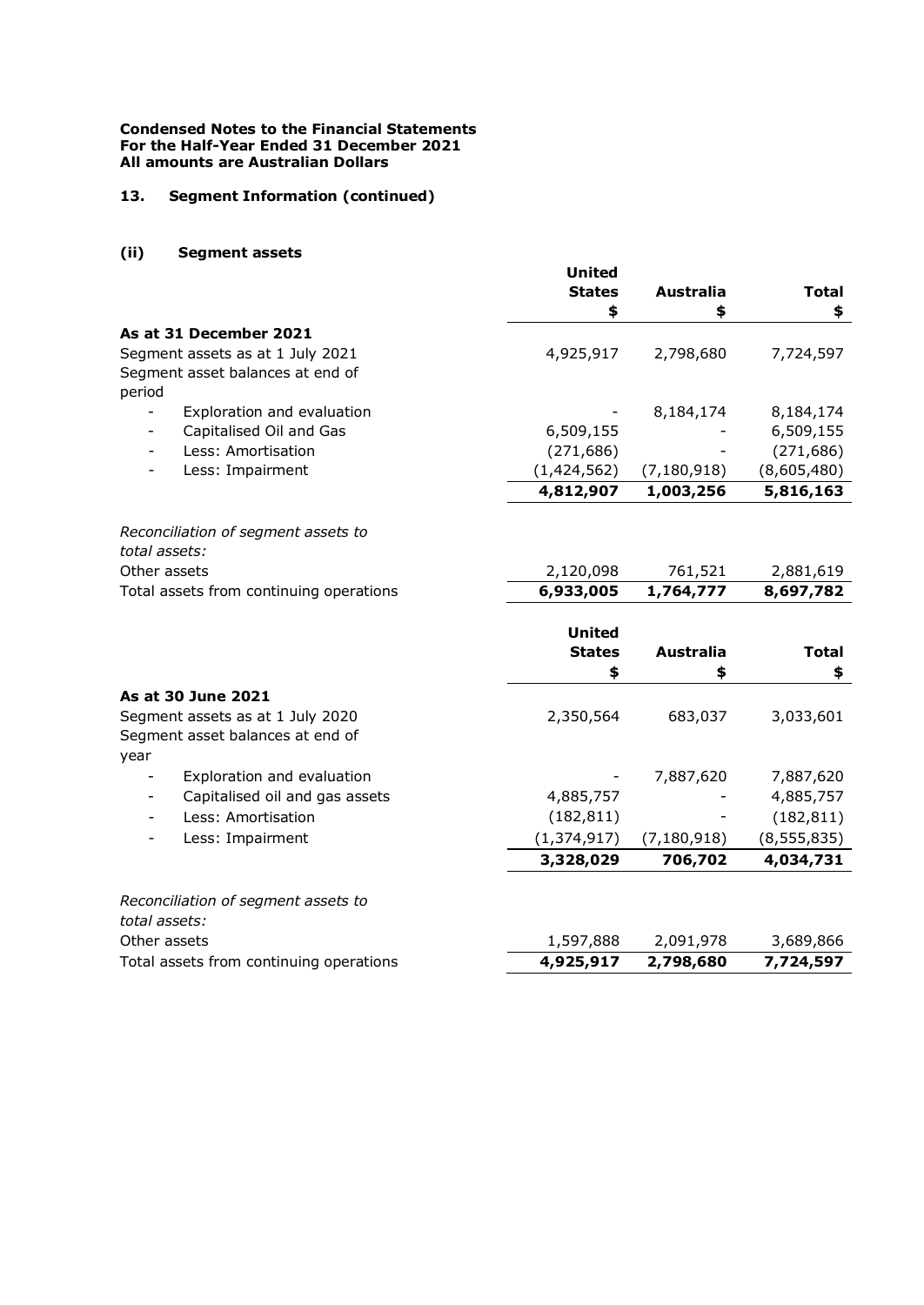# **13. Segment Information (continued)**

# **(iii) Segment liabilities**

|                                                 | <b>United States</b> | Australia  | <b>Total</b> |
|-------------------------------------------------|----------------------|------------|--------------|
| As at 31 December 2021                          |                      | \$         | \$           |
| Segment liabilities as at 1 July                |                      |            |              |
| 2021                                            | 29,380               | 370,770    | 400,150      |
| Segment liability                               |                      |            |              |
| increase/(decrease) for the                     |                      |            |              |
| year                                            | 1,238,118            | (152, 345) | 1,085,773    |
|                                                 | 1,267,498            | 218,425    | 1,485,923    |
| Reconciliation of segment                       |                      |            |              |
| liabilities to total liabilities:               |                      |            |              |
| Other liabilities                               |                      |            |              |
| Total liabilities from continuing               |                      |            |              |
| operations                                      | 1,267,498            | 218,425    | 1,485,923    |
| As at 30 June 2021                              |                      |            |              |
| Segment liabilities as at 1 July                |                      |            |              |
| 2020                                            | 87,486               | 481,874    | 569,360      |
| Segment liability (decrease) for                |                      |            |              |
| the year                                        | (58, 106)            | (111, 104) | (169, 210)   |
|                                                 | 29,380               | 370,770    | 400,150      |
| Reconciliation of segment                       |                      |            |              |
| liabilities to total liabilities:               |                      |            |              |
| Other liabilities                               |                      |            |              |
| Total liabilities from continuing<br>operations | 29,380               | 370,770    | 400,150      |
|                                                 |                      |            |              |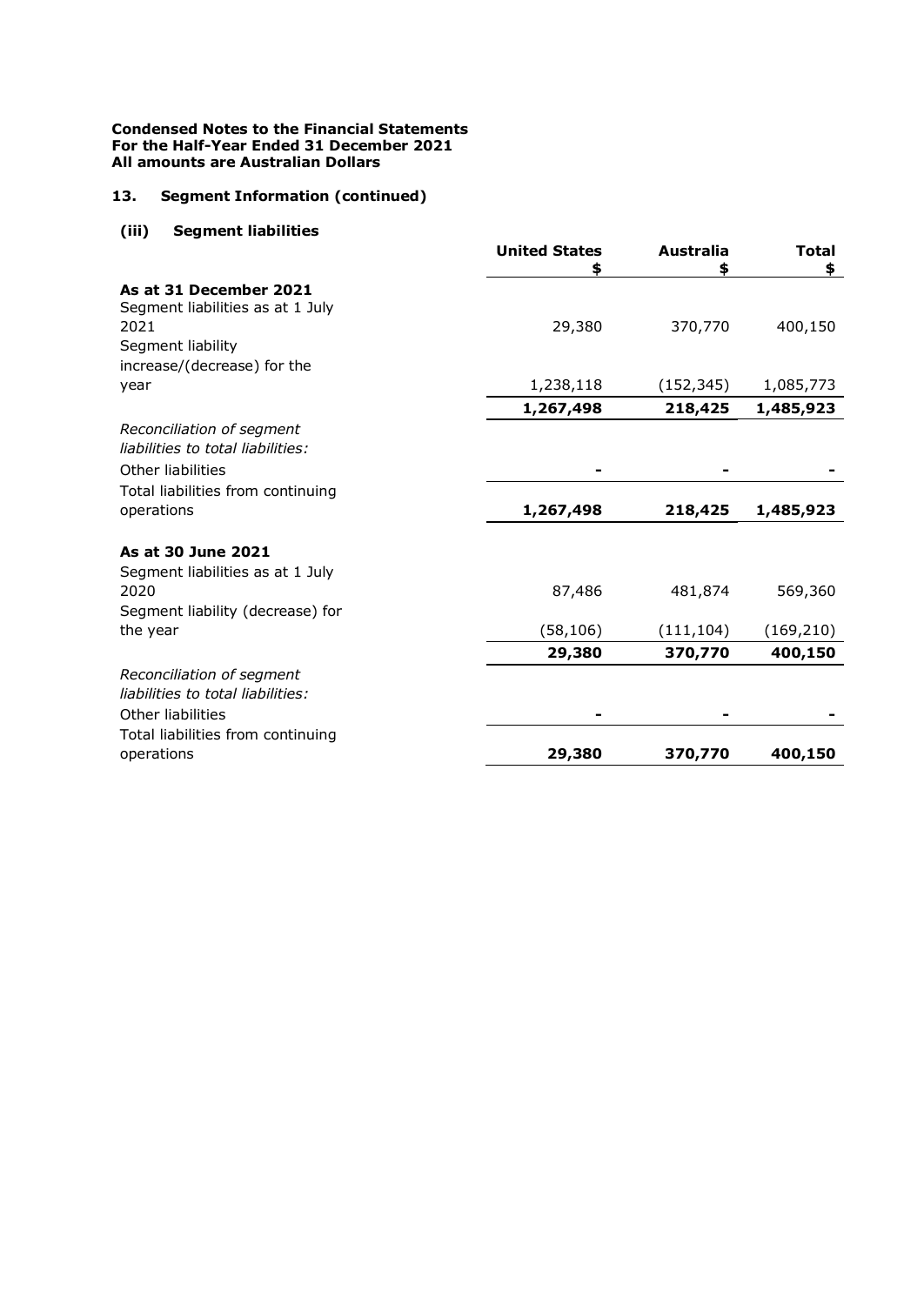### **14. Producing assets**

The Group currently has 3 producing assets, which the Board monitors as separate items to the geographical and operating segments. The Stanley and Welch are Oil and Gas producing assets in the United States along with some other projects.

Project performance is monitored by the line items below.

# **(i) Project performance**

|                                                      | <b>Stanley</b> | <b>Falcon</b> | <b>Winters</b> | Livingston | <b>Arkoma</b> | <b>Other Projects</b> | <b>Total</b> |
|------------------------------------------------------|----------------|---------------|----------------|------------|---------------|-----------------------|--------------|
| Half-Year Ended 31 December 2021                     |                |               |                |            |               |                       |              |
| Revenue                                              |                |               |                |            |               |                       |              |
| Oil and gas project related revenue                  | 321,220        | 322,803       | 6,390          | 7,455      | 41,386        | 46,536                | 745,790      |
| Producing assets revenue                             | 321,220        | 322,803       | 6,390          | 7,455      | 41,386        | 46,536                | 745,790      |
| Project-related expenses                             |                |               |                |            |               |                       |              |
| Cost of sales<br>$\overline{\phantom{a}}$            | (15,008)       | (22, 307)     | (294)          | (344)      | (2,980)       |                       | (40, 933)    |
| Lease operating expenses<br>$\overline{\phantom{a}}$ | (223,615)      | (138,701)     | (3,956)        | (6, 483)   | (8, 133)      | (135,482)             | (516, 370)   |
| Project cost of sales                                | (238, 623)     | (161,008)     | (4, 250)       | (6, 827)   | (11, 113)     | (135, 482)            | (557, 303)   |
| Project gross profit                                 |                |               |                |            |               |                       |              |
| Gross profit                                         | 82,597         | 161,795       | 2,140          | 628        | 30,273        | (88, 946)             | 188,487      |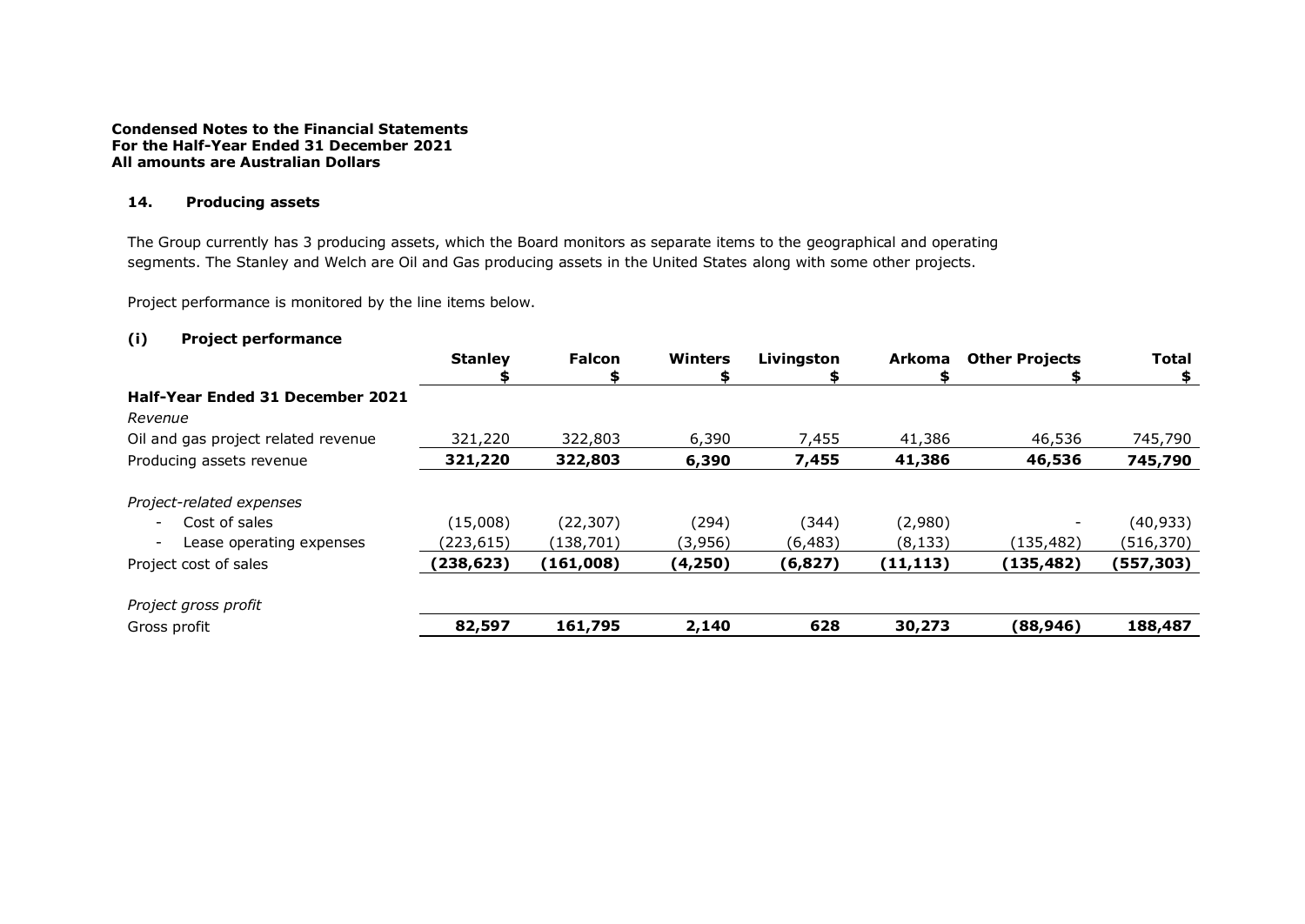# **14. Producing assets (continued)**

# **(i) Project performance**

|                                                      | <b>Arkoma</b> | <b>Stanley</b> | Welch      | <b>Other Projects</b> | <b>Total</b> |
|------------------------------------------------------|---------------|----------------|------------|-----------------------|--------------|
|                                                      |               |                |            |                       | \$           |
| Half-Year Ended 31 December 2020                     |               |                |            |                       |              |
| Revenue                                              |               |                |            |                       |              |
| Oil and gas project related revenue                  |               | 174,245        | 203,650    | 5,243                 | 383,138      |
| Producing assets revenue                             |               | 174,245        | 203,650    | 5,243                 | 383,138      |
| Project-related expenses                             |               |                |            |                       |              |
| Cost of sales<br>$\overline{\phantom{a}}$            |               | (10,618)       | (59, 953)  |                       | (70, 571)    |
| Lease operating expenses<br>$\overline{\phantom{a}}$ |               | (26, 588)      | (227,974)  | (1, 177)              | (255,739)    |
| Project cost of sales                                |               | (37, 206)      | (287, 927) | (1, 177)              | (326, 310)   |
| Project gross profit                                 |               |                |            |                       |              |
| Gross profit                                         |               | 137,039        | (84, 277)  | 4,066                 | 56,828       |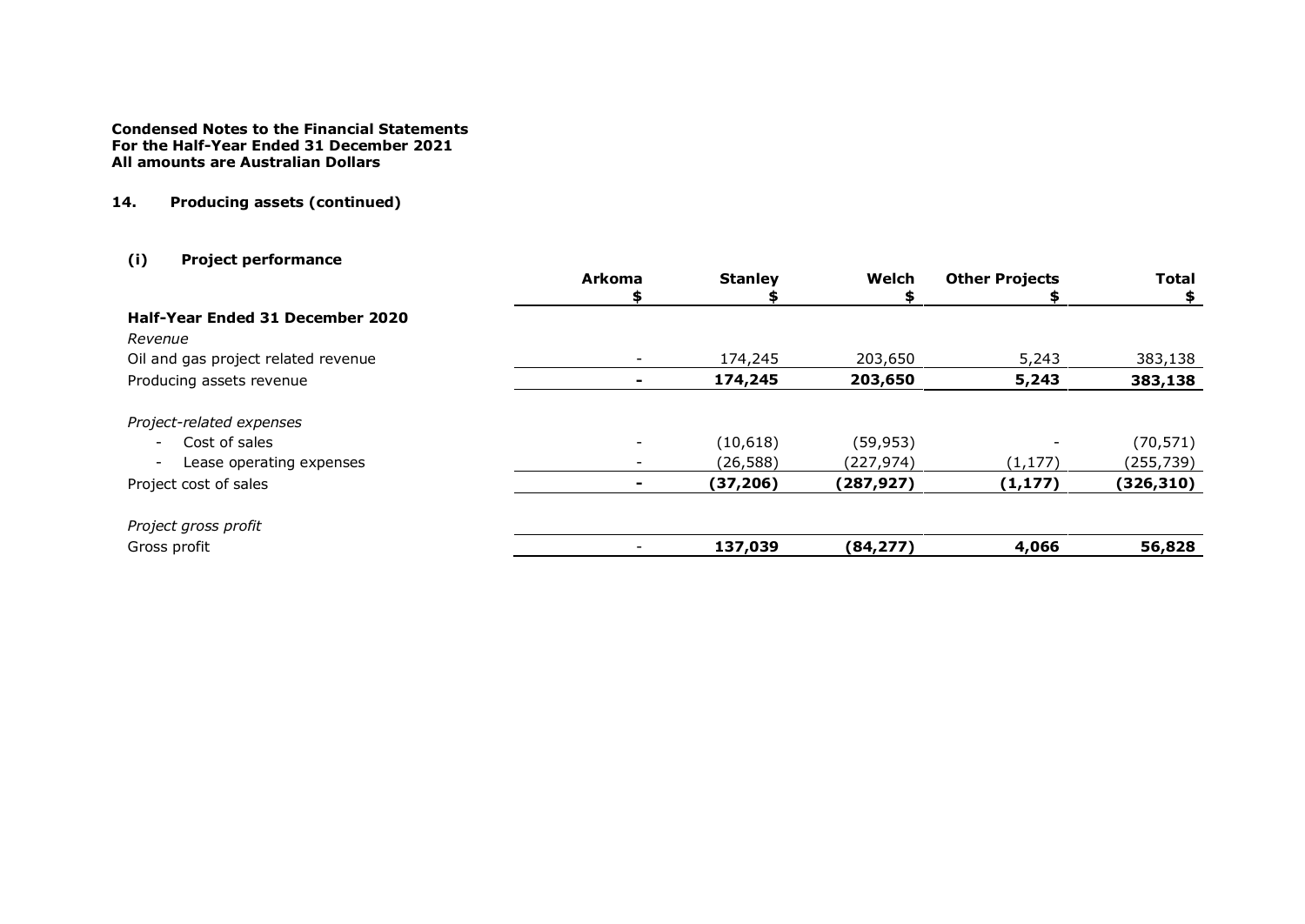

# **15. Expenditure Commitments**

### **(a) Exploration**

The Company has certain obligations to perform minimum exploration work on Oil and Gas tenements held. These obligations may vary over time, depending on the Company's exploration programs and priorities. At 31 December 2021, total exploration expenditure commitments for the next 12 months are as follows:

|                        |                    | 31 December              | 31 December              |
|------------------------|--------------------|--------------------------|--------------------------|
|                        |                    | 2021                     | 2020                     |
| <b>Entity</b>          | <b>Tenement</b>    |                          |                          |
| Trident Energy Pty Ltd | EP145 <sup>1</sup> | $\overline{\phantom{0}}$ | $\overline{\phantom{0}}$ |
| Oilco Pty Ltd          | EPA155             | $\overline{\phantom{0}}$ | $\overline{\phantom{0}}$ |
|                        |                    | $\overline{\phantom{a}}$ |                          |

*1. EP145 is currently under extension until 21 August 2022, therefore there are no committed expenditures as of the date of this report.*

### **(b) Capital Commitments**

The Company had no capital commitments at 31 December 2021 (2020 - \$Nil).

### **16. Subsequent Events**

In the quarter ending 31 March 2022, the Company completed the construction of a gas network to allow gas to be transferred to market. This development has already seen the initial sale of gas from Winters-2 and Stanley-4.

On 14 February 2022 the Amadeus Basin Permit EP-145 License Extension was approved by the Minister for Mining and Industry in the Northern Territory Government after application by the Company.

Other than the above, there were no significant events subsequent to the date of statement of financial position.

### **17. Dividends**

No dividends have been paid or proposed during the half year ended 31 December 2021.